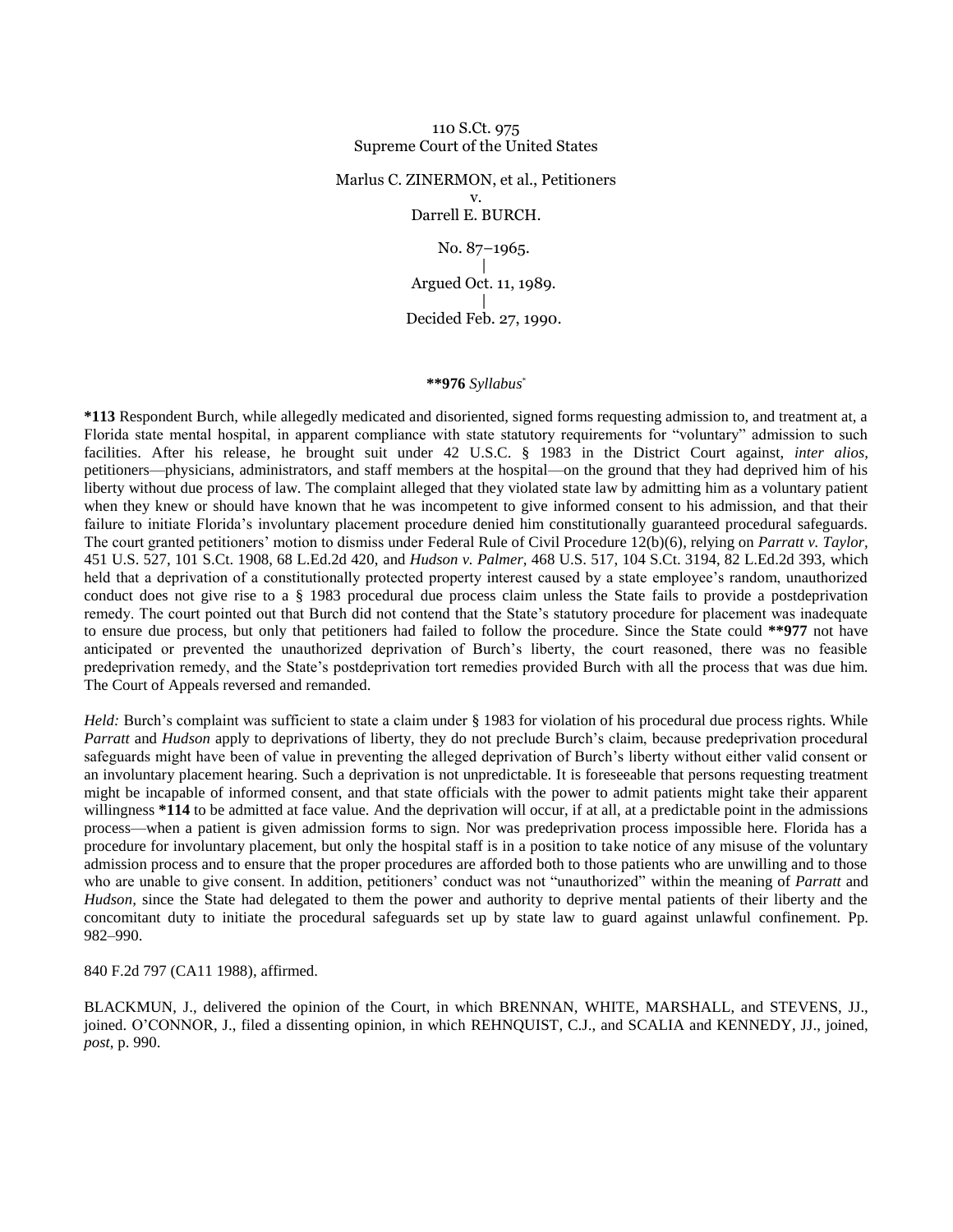#### **Attorneys and Law Firms**

*Louis F. Hubener,* Assistant Attorney General of Florida, argued the cause for petitioners. With him on the briefs was *Robert A. Butterworth,* Attorney General.

*Richard M. Powers,* argued the cause and filed a brief for respondent.\*

\* Briefs of *amici curiae* urging affirmance were filed for the American Civil Liberties Union et al. by *Leon Friedman* and *Steven R. Shapiro;* and for the American Orthopsychiatric Association et al. by *John Townsend Rich, James E. Kaplan, Ruth L. Henning,* and *Leonard S. Rubenstein.*

Justice BLACKMUN delivered the opinion of the Court.

I

Respondent Darrell Burch brought this suit under 42 U.S.C. § 1983 (1982 ed.)<sup>1</sup> against the 11 petitioners, who are physicians, administrators, and staff members at Florida State Hospital (FSH) in Chattahoochee, and others. Respondent **\*115** alleges that petitioners deprived him of his liberty, without due process of law, by admitting him to FSH as a "voluntary" mental patient when he was incompetent to give informed consent to his admission. Burch contends that in his case petitioners should have afforded him procedural safeguards required by the Constitution before involuntary commitment of a mentally ill person, and that petitioners' failure to do so violated his due process rights.

Petitioners argue that Burch's complaint failed to state a claim under § 1983 because, in their view, it alleged only a random, unauthorized violation of the Florida statutes governing admission of mental patients. Their argument rests on *Parratt v. Taylor,* 451 U.S. 527, 101 S.Ct. 1908, 68 L.Ed.2d 420 (1981) (overruled in part not relevant here, by *Daniels v. Williams,* 474 U.S. 327, 330–331, 106 S.Ct. 662, 88 L.Ed.2d 662, (1986)), **\*\*978** and *Hudson v. Palmer,* 468 U.S. 517 104 S.Ct. 3194, 82 L.Ed.2d 393 (1984), where this Court held that a deprivation of a constitutionally protected property interest caused by a state employee's random, unauthorized conduct does not give rise to a § 1983 procedural due process claim, unless the State fails to provide an adequate postdeprivation remedy. The Court in those two cases reasoned that in a situation where the State cannot predict and guard in advance against a deprivation, a postdeprivation tort remedy is all the process the State can be expected to provide, and is constitutionally sufficient.

In the District Court, petitioners did not file an answer to Burch's complaint. They moved, instead, for dismissal under Rule 12(b)(6) of the Federal Rules of Civil Procedure. The court granted that motion, pointing out that Burch did not contend that Florida's statutory procedure for mental health placement was inadequate to ensure due process, but only that petitioners failed to follow the state procedure. Since the State could not have anticipated or prevented this unauthorized deprivation of Burch's liberty, the District Court reasoned, there was no feasible predeprivation remedy, and, under *Parratt* and *Hudson,* the State's postdeprivation tort remedies provided Burch with all the process that was due him.

**\*116** On appeal, an Eleventh Circuit panel affirmed the dismissal; it, too, relied on *Parratt* and *Hudson. Burch v. Apalachee Community Mental Health Services, Inc.,* 804 F.2d 1549 (1986). The Court of Appeals, however, upon its own motion, ordered rehearing en banc. 812 F.2d 1339 (1987). On that rehearing, the Eleventh Circuit reversed the District Court and remanded the case. 840 F.2d 797 (1988). Since Burch did not challenge the constitutional adequacy of Florida's statutory procedure, the court assumed that that procedure constituted the process he was due. *Id.,* at 801, n. 8. A plurality concluded that *Parratt* did not apply because the State could have provided predeprivation remedies. 840 F.2d, at 801–802. The State had given petitioners the authority to deprive Burch of his liberty, by letting them determine whether he had given informed consent to admission. Petitioners, in the plurality's view, were acting as the State, and since they were in a position to give Burch a hearing, and failed to do so, the State itself was in a position to provide predeprivation process, and failed to do so. Five judges dissented on the ground that the case was controlled by *Parratt* and *Hudson.* 840 F.2d, at 810–814.

This Court granted certiorari to resolve the conflict—so evident in the divided views of the judges of the Eleventh Circuit—that has arisen in the Courts of Appeals over the proper scope of the *Parratt* rule.<sup>2</sup> 489 U.S. 1064, 109 S.Ct. 1337, 103 L.Ed.2d 807 (1989).

**\*\*979 \*117** Because this case concerns the propriety of a Rule 12(b)(6) dismissal, the question before us is a narrow one. We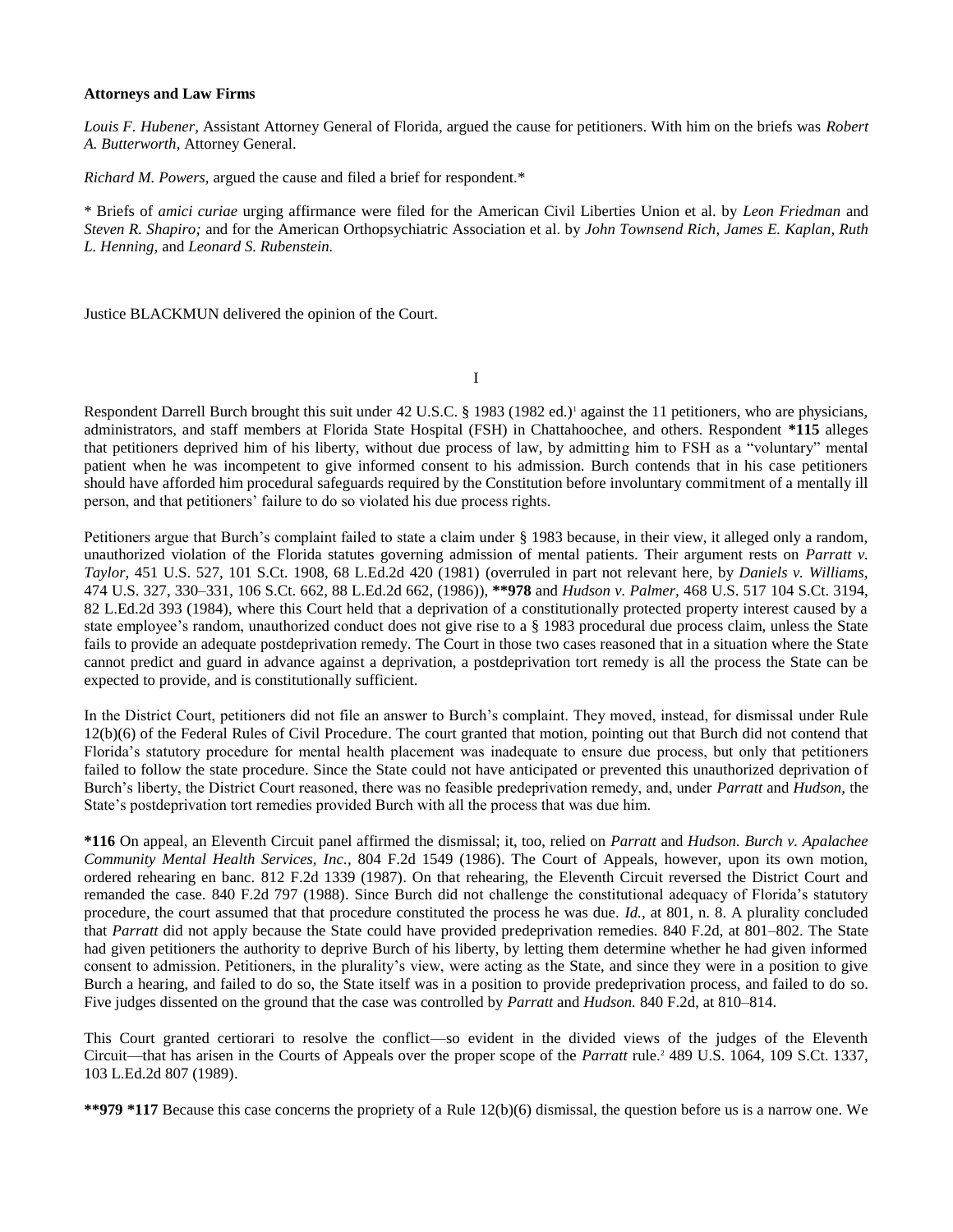decide only whether the *Parratt* rule necessarily means that Burch's complaint fails to allege any deprivation of due process, because he was constitutionally entitled to nothing more than what he received—an opportunity to sue petitioners in tort for his allegedly unlawful confinement. The broader questions of what procedural safeguards the Due Process Clause requires in the context of an admission to a mental hospital, and whether Florida's statutes meet these constitutional requirements, are not presented in this case. Burch did not frame his action as a challenge to the constitutional adequacy of Florida's mental health statutes. Both before the Eleventh Circuit and in his brief here, he disavowed any challenge to the statutes themselves and restricted his claim to the contention that petitioners' failure to provide constitutionally adequate safeguards in his case violated his due process rights.<sup>3</sup>

#### **\*118** II

#### A

For purposes of review of a Rule 12(b)(6) dismissal, the factual allegations of Burch's complaint are taken as true. Burch's complaint, and the medical records and forms attached to it as exhibits, provide the following factual background:

On December 7, 1981, Burch was found wandering along a Florida highway, appearing to be hurt and disoriented. He was taken to Apalachee Community Mental Health Services (ACMHS) in Tallahassee.<sup>4</sup> ACMHS is a private mental health care facility designated by the State to receive patients suffering from mental illness.<sup>5</sup> Its staff in their evaluation forms stated that, upon his arrival at ACMHS, Burch was hallucinating, confused and psychotic and believed he was "in heaven." Exhibit B–1 to Complaint. His face and chest were bruised and bloodied, suggesting that he had fallen or had been attacked. Burch was asked to sign forms giving his consent to admission and treatment. He did so. He remained at ACMHS for three days, during which time the facility's staff diagnosed his condition as paranoid schizophrenia and gave him psychotropic medication. On December 10, the staff found that Burch was "in need of longer-term stabilization," Exhibit B–2 to Complaint, and referred him to FSH, a public hospital owned and operated by the State as a mental health treatment facility.<sup>6</sup> Later that day, Burch **\*119** signed forms requesting admission and authorizing treatment at FSH. Exhibits C–1 and C–2 to Complaint. He was then taken to FSH by a county sheriff.

**\*\*980** Upon his arrival at FSH, Burch signed other forms for voluntary admission and treatment. One form, entitled "Request for Voluntary Admission," recited that the patient requests admission for "observation, diagnosis, care and treatment of [my] mental condition," and that the patient, if admitted, agrees "to accept such treatment as may be prescribed by members of the medical and psychiatric staff in accordance with the provisions of expressed and informed consent." Exhibit E–1 to Complaint. Two of the petitioners, Janet V. Potter and Marjorie R. Parker, signed this form as witnesses. Potter is an accredited records technician; Parker's job title does not appear on the form.

On December 23, Burch signed a form entitled "Authorization for Treatment." This form stated that he authorized "the professional staff of [FSH] to administer treatment, except electroconvulsive treatment"; that he had been informed of "the purpose of treatment; common side effects thereof; alternative treatment modalities; approximate length of care"; and of his power to revoke consent to treatment; and that he had read and fully understood the Authorization. Exhibit E–5 to Complaint. Petitioner Zinermon, a staff physician at FSH, signed the form as the witness.

On December 10, Doctor Zinermon wrote a "progress note" indicating that Burch was "refusing to cooperate," would not answer questions, "appears distressed and confused," and "related that medication has been helpful." Exhibit F–8 to Complaint. A nursing assessment form dated December 11 stated that Burch was confused and unable to state the reason for his hospitalization and still believed that "[t]his is heaven." Exhibits F-3 and F-4 to Complaint. Petitioner Zinermon on December 29 made a further report on Burch's condition, stating that, on admission, Burch had been "disoriented, semi-mute,confused \*120 and bizarre in appearance and thought," "not cooperative to the initial interview," and "extremely psychotic, appeared to be paranoid and hallucinating." The doctor's report also stated that Burch remained disoriented, delusional, and psychotic. Exhibit F–5 to Complaint.

Burch remained at FSH until May 7, 1982, five months after his initial admission to ACMHS. During that time, no hearing was held regarding his hospitalization and treatment.

After his release, Burch complained that he had been admitted inappropriately to FHS and did not remember signing a voluntary admission form. His complaint reached the Florida Human Rights Advocacy Committee of the State's Department of Health and Rehabilitation Services (Committee).<sup>7</sup> The Committee investigated and replied to Burch by letter dated April 4,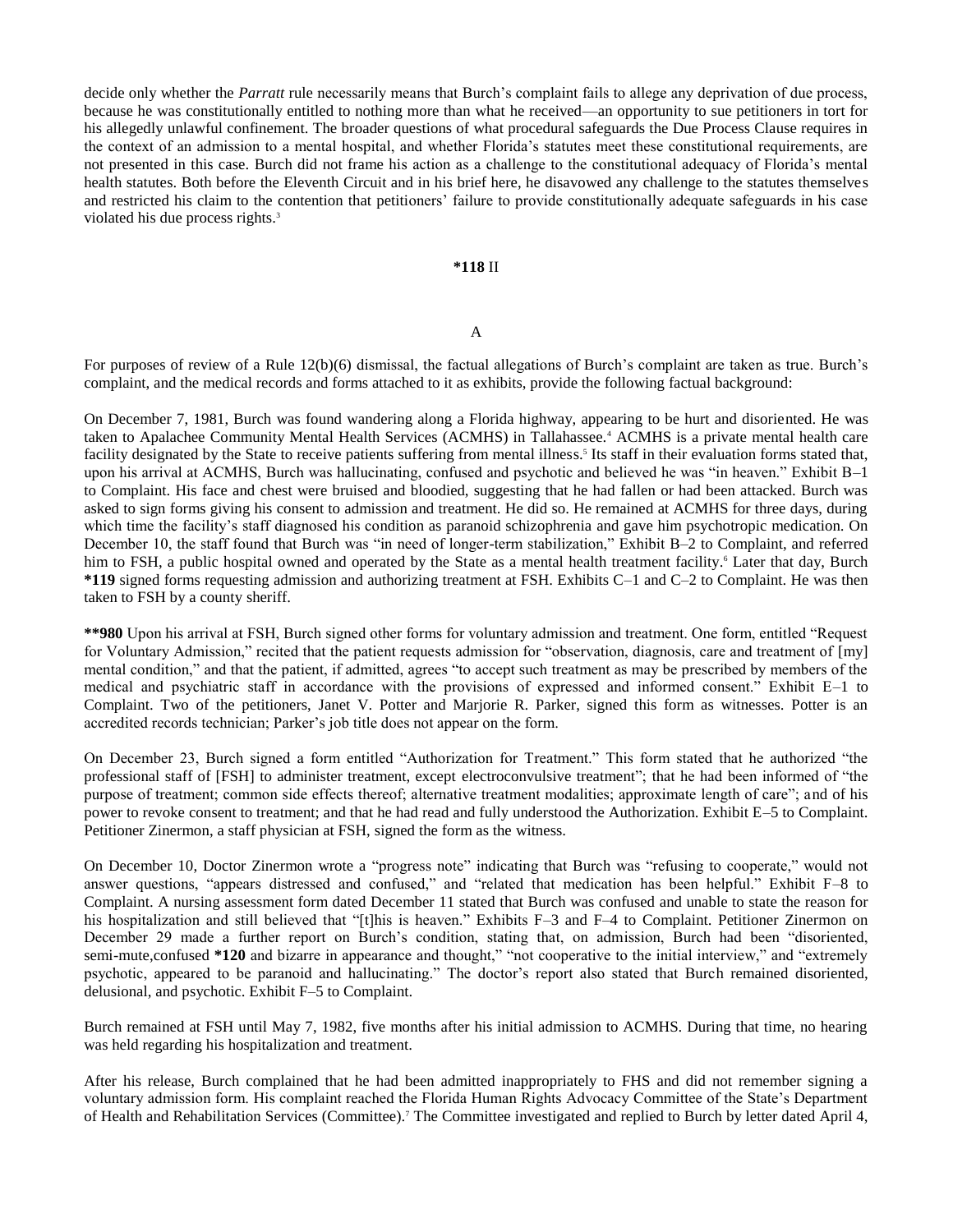1984. The letter stated that Burch in fact had signed a voluntary admission form, but that there was "documentation that you were heavily medicated and disoriented on admission and ... you were probably not competent to be signing legal documents." Exhibit G to Complaint. The letter also stated that, at a meeting of the Committee with FSH staff on August 4, 1983, "hospital administration was made aware that they were very likely asking medicated clients to make decisions at a time when they were not mentally competent." *Ibid.*

In February 1985, Burch filed a complaint in the United States District Court for the Northern District of Florida. He alleged, among other things, that ACMHS and the 11 individual petitioners, acting under color of Florida law, and "by and through the authority of their respective positions as employees at FSH ... as part of their regular and official employment at FSH, took part in admitting Plaintiff to FSH **\*121** as a 'voluntary' **\*\*981** patient." App. to Pet. for Cert. 200.<sup>8</sup> Specifically, he alleged:

"Defendants, and each of them, knew or should have known that Plaintiff was incapable of voluntary, knowing, understanding and informed consent to admission and treatment at FSH. See Exhibit G attached hereto and incorporated herein.<sup>9</sup> Nonetheless, Defendants, and each of them, seized Plaintiff and against Plaintiff's will confined and imprisoned him and subjected him to involuntary commitment and treatment for the period from December 10, 1981, to May 7, 1982. For said period of 149 days, Plaintiff was without the benefit of counsel and no hearing of any sort was held at which he could have challenged his involuntary admission and treatment at FSH.

"... Defendants, and each of them, deprived Plaintiff of his liberty without due process of law in contravention of the Fourteenth Amendment to the United States Constitution. Defendants acted with willful, wanton and reckless disregard of and indifference to Plaintiff's Constitutionally guaranteed right to due process of law." *Id.,* at 201–202.

#### **\*122** B

Burch's complaint thus alleges that he was admitted to and detained at FSH for five months under Florida's statutory provisions for "voluntary" admission. These provisions are part of a comprehensive statutory scheme under which a person may be admitted to a mental hospital in several different ways.<sup>10</sup>

First, Florida provides for short-term emergency admission. If there is reason to believe that a person is mentally ill and likely "to injure himself or others" or is in "need of care or treatment and lacks sufficient capacity to make a responsible application on his own behalf," he may immediately be detained for up to 48 hours. Fla.Stat. § 394.463(1)(a) (1981). A mental health professional, a law enforcement officer, or a judge may effect an emergency admission. After 48 hours, the patient is to be released unless he "voluntarily gives express and informed consent to evaluation or treatment," or a proceeding for court-ordered evaluation or involuntary placement is initiated. § 394.463(1)(d).

Second, under a court order a person may be detained at a mental health facility for up to five days for evaluation, if he is likely "to injure himself or others" or if he is in "need of care or treatment which, if not provided, may result in neglect or refusal to care for himself and ... such neglect or refusal poses a real and present threat of substantial harm to his well-being." § 394.463(2)(a). Anyone may petition for a court-ordered evaluation of a person alleged to meet these criteria. After five days, the patient is to be released unless he gives "express and informed consent" to admission and treatment, or unless involuntary placement proceedings are initiated. § 394.463(2)(e).

Third, a person may be detained as an involuntary patient, if he meets the same criteria as for evaluation, and if the facility **\*123** administrator and two mental health professionals **\*\*982** recommend involuntary placement. §§ 394.467(1) and (2). Before involuntary placement, the patient has a right to notice, a judicial hearing, appointed counsel, access to medical records and personnel, and an independent expert examination. § 394.467(3). If the court determines that the patient meets the criteria for involuntary placement, it then decides whether the patient is competent to consent to treatment. If not, the court appoints a guardian advocate to make treatment decisions. § 394.467(3)(a). After six months, the facility must either release the patient, or seek a court order for continued placement by stating the reasons therefor, summarizing the patient's treatment to that point, and submitting a plan for future treatment. §§ 394.467(3) and (4).

Finally, a person may be admitted as a voluntary patient. Mental hospitals may admit for treatment any adult "making application by express and informed consent," if he is "found to show evidence of mental illness and to be suitable for treatment." § 394.465(1)(a). "Express and informed consent" is defined as "consent voluntarily given in writing after sufficient explanation and disclosure ... to enable the person ... to make a knowing and willful decision without any element of force, fraud, deceit, duress, or other form of constraint or coercion." § 394.455(22). A voluntary patient may request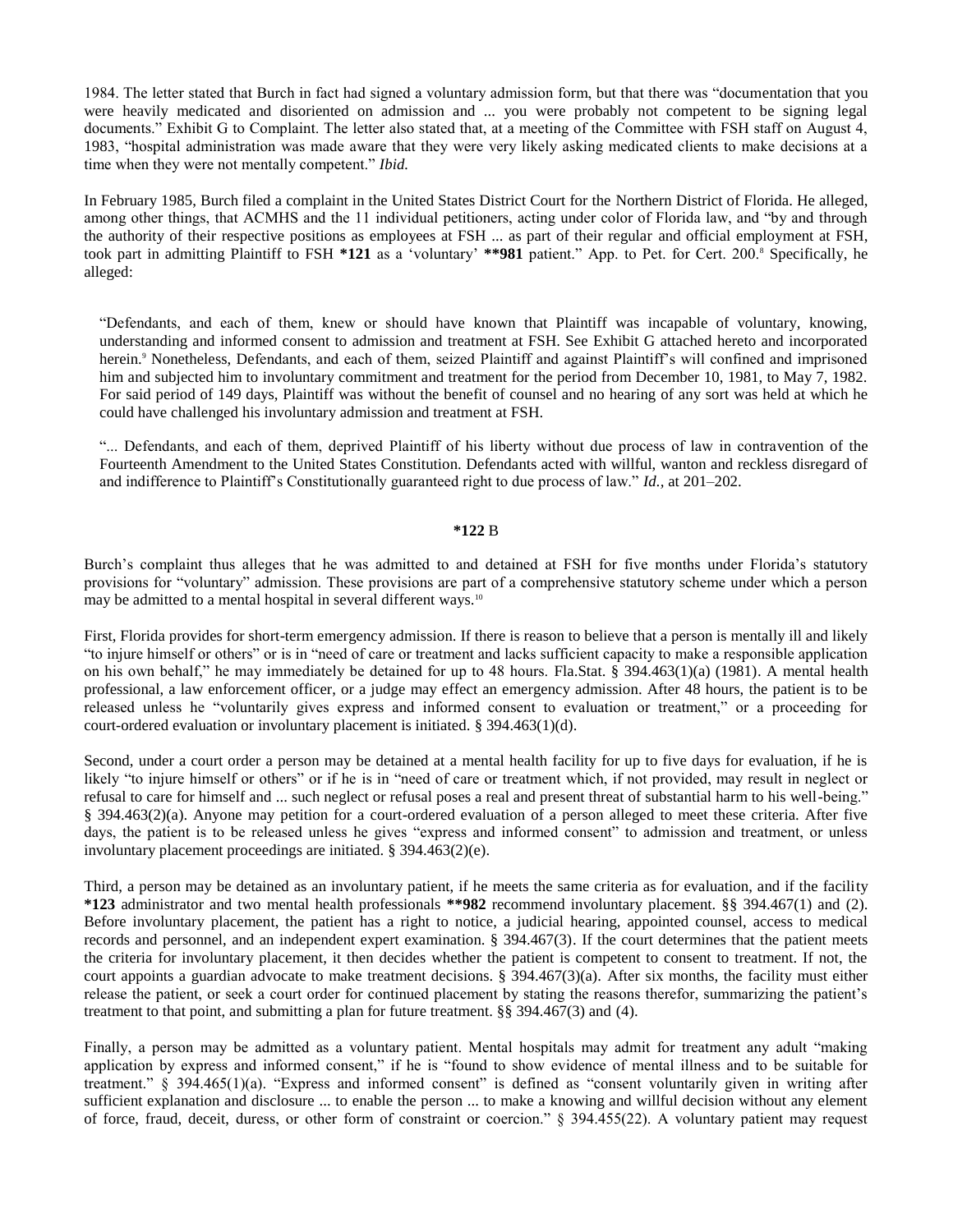discharge at any time. If he does, the facility administrator must either release him within three days or initiate the involuntary placement process.  $\S$  394.465(2)(a). At the time of his admission and each six months thereafter, a voluntary patient and his legal guardian or representatives must be notified in writing of the right to apply for a discharge. § 394.465(3).

Burch, in apparent compliance with  $\S$  394.465(1), was admitted by signing forms applying for voluntary admission. He alleges, however, that petitioners violated this statute in admitting him as a voluntary patient, because they knew or should have known that he was incapable of making an informed decision **\*124** as to his admission. He claims that he was entitled to receive the procedural safeguards provided by Florida's involuntary placement procedure, and that petitioners violated his due process rights by failing to initiate this procedure. The question presented is whether these allegations suffice to state a claim under § 1983, in light of *Parratt* and *Hudson.*

# III

# A

**[1]** To understand the background against which this question arises, we return to the interpretation of § 1983 articulated in *Monroe v. Pape,* 365 U.S. 167, 81 S.Ct. 473, 5 L.Ed.2d 492 (1961) (overruled in part not relevant here, by *Monell v. New York City Dept. of Social Services,* 436 U.S. 658, 664–689, 98 S.Ct. 2018, 56 L.Ed.2d 611 (1978)). In *Monroe,* this Court rejected the view that § 1983 applies only to violations of constitutional rights that are authorized by state law, and does not reach abuses of state authority that are forbidden by the State's statutes or Constitution or are torts under the State's common law. It explained that § 1983 was intended not only to "override" discriminatory or otherwise unconstitutional state laws, and to provide a remedy for violations of civil rights "where state law was inadequate," but also to provide a federal remedy "where the state remedy, though adequate in theory, was not available in practice." 365 U.S., at 173–174, 81 S.Ct., at 476–77. The Court said:

"It is no answer that the State has a law which if enforced would give relief. The federal remedy is supplementary to the state remedy, and the latter need not be first sought and refused before the federal one is invoked." *Id.,* at 183, 81 S.Ct., at 481.

Thus, overlapping state remedies are generally irrelevant to the question of the existence of a cause of action under § 1983. A plaintiff, for example, may bring a § 1983 **\*\*983** action for an unlawful search and seizure despite the fact that the search and seizure violated the State's Constitution or statutes, and **\*125** despite the fact that there are common-law remedies for trespass and conversion. As was noted in *Monroe,* in many cases there is "no quarrel with the state laws on the books," *id.,* at 176, 81 S.Ct., at 478; instead, the problem is the way those laws are or are not implemented by state officials.

This general rule applies in a straightforward way to two of the three kinds of § 1983 claims that may be brought against the State under the Due Process Clause of the Fourteenth Amendment. First, the Clause incorporates many of the specific protections defined in the Bill of Rights. A plaintiff may bring suit under § 1983 for state officials' violation of his rights to, *e.g.,* freedom of speech or freedom from unreasonable searches and seizures. Second, the Due Process Clause contains a substantive component that bars certain arbitrary, wrongful government actions "regardless of the fairness of the procedures used to implement them." *Daniels v. Williams,* 474 U.S., at 331, 106 S.Ct., at 664. As to these two types of claims, the constitutional violation actionable under § 1983 is complete when the wrongful action is taken. *Id.,* at 338, 106 S.Ct., at 678 (STEVENS, J., concurring in judgments). A plaintiff, under *Monroe v. Pape,* may invoke § 1983 regardless of any state-tort remedy that might be available to compensate him for the deprivation of these rights.

<sup>[2]</sup> The Due Process Clause also encompasses a third type of protection, a guarantee of fair procedure. A § 1983 action may be brought for a violation of procedural due process, but here the existence of state remedies *is* relevant in a special sense. In procedural due process claims, the deprivation by state action of a constitutionally protected interest in "life, liberty, or property" is not in itself unconstitutional; what is unconstitutional is the deprivation of such an interest *without due process of law. Parratt,* 451 U.S., at 537, 101 S.Ct., at 1913; *Carey v. Piphus,* 435 U.S. 247, 259, 98 S.Ct. 1042, 1050, 55 L.Ed.2d 252 (1978) ("Procedural due process rules are meant to protect persons not from the deprivation, but from the mistaken or unjustified deprivation of life, liberty, \*126 or property").<sup>11</sup> The constitutional violation actionable under § 1983 is not complete when the deprivation occurs; it is not complete unless and until the State fails to provide due process. Therefore, to determine whether a constitutional violation has occurred, it is necessary to ask what process the State provided, and whether it was constitutionally adequate. This inquiry would examine the procedural safeguards built into the statutory or administrative procedure of effecting the deprivation, and any remedies for erroneous deprivations provided by statute or tort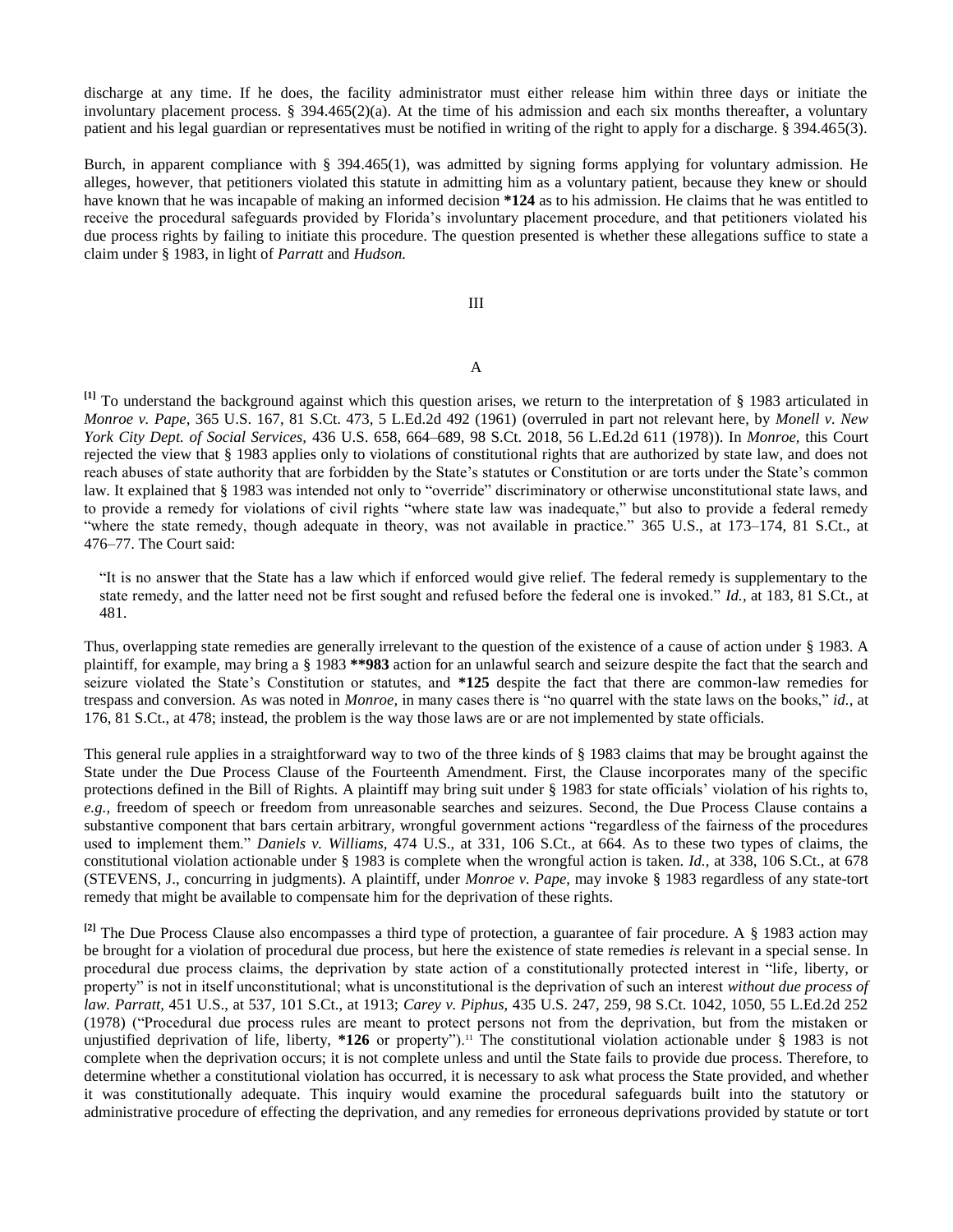law.

In this case, Burch does not claim that his confinement at FSH violated any of the specific guarantees of the Bill of Rights.<sup>12</sup> Burch's complaint could be read to include a substantive due process claim, but that issue was not raised in the petition for certiorari, and we express no view on whether the facts Burch alleges could give rise to such a **\*\*984** claim.<sup>13</sup> The **\*127** claim at issue falls within the third, or procedural, category of § 1983 claims based on the Due Process Clause.

<sup>[3]</sup> Due process, as this Court often has said, is a flexible concept that varies with the particular situation. To determine what procedural protections the Constitution requires in a particular case, we weigh several factors:

"First, the private interest that will be affected by the official action; second, the risk of an erroneous deprivation of such interest through the procedures used, and the probable value, if any, of additional or substitute procedural safeguards; and finally, the Government's interest, including the function involved and the fiscal and administrative burdens that the additional or substitute procedural requirement would entail." *Mathews v. Eldridge,* 424 U.S. 319, 335, 96 S.Ct. 893, 903, 47 L.Ed.2d 18 (1976).

Applying this test, the Court usually has held that the Constitution requires some kind of a hearing *before* the State deprives a person of liberty or property. See, *e.g., Cleveland Board of Education v. Loudermill,* 470 U.S. 532, 542, 105 S.Ct. 1487, 1493, 84 L.Ed.2d 494 (1985) (" '[T]he root requirement' of the Due Process Clause" is " 'that an individual be given an opportunity for a hearing *before* he is deprived of any significant protected interest' "; hearing required before termination of employment (emphasis in original)); *Parham v. J.R.,* 442 U.S. 584, 606–607, 99 S.Ct. 2493, 2506, 61 L.Ed.2d 101 (1979) (determination by neutral physician whether statutory admission standard is met required before confinement of child in mental hospital); *Memphis Light, Gas & Water Div. v. Craft,* 436 U.S. 1, 18, 98 S.Ct. 1554, 1564, 56 L.Ed.2d 30 (1978) (hearing required before cutting off utility service); *Goss v. Lopez,* 419 U.S. 565, 579, 95 S.Ct. 729, 738, 42 L.Ed.2d 725 (1975) (at minimum, due process requires "*some* kind of notice and ... *some* kind of hearing" (emphasis in original); informal hearing required before suspension of students from **\*128** public school); *Wolff v. McDonnell,* 418 U.S. 539, 557–558, 94 S.Ct. 2963, 2975, 41 L.Ed.2d 935 (1974) (hearing required before forfeiture of prisoner's good-time credits); *Fuentes v. Shevin,* 407 U.S. 67, 80–84, 92 S.Ct. 1983, 1994–96, 32 L.Ed.2d 556 (1972) (hearing required before issuance of writ allowing repossession of property); *Goldberg v. Kelly,* 397 U.S. 254, 264, 90 S.Ct. 1011, 1018, 25 L.Ed.2d 287 (1970) (hearing required before termination of welfare benefits).

In some circumstances, however, the Court has held that a statutory provision for a postdeprivation hearing, or a common-law tort remedy for erroneous deprivation, satisfies due process. See, *e.g., Logan v. Zimmerman Brush Co.,* 455 U.S. 422, 436, 102 S.Ct. 1148, 1158, 71 L.Ed.2d 265 (1982) (" '[T]he necessity of quick action by the State or the impracticality of providing any predeprivation process' " may mean that a postdeprivation remedy is constitutionally adequate, quoting *Parratt,* 451 U.S., at 539, 101 S.Ct., at 1913); *Memphis Light,* 436 U.S., at 19, 98 S.Ct., at 1565 ("[W]here the potential length or severity of the deprivation does not indicate a likelihood of serious loss and where the procedures ... are sufficiently reliable to minimize the risk of erroneous determination," a prior hearing may not be required); *Ingraham v. Wright,* 430 U.S. 651, 682, 97 S.Ct. 1401, 1418, 51 L.Ed.2d 711 (1977) (hearing not required before corporal punishment of junior high school students); **\*\*985** *Mitchell v. W.T. Grant Co.,* 416 U.S. 600, 619–620, 94 S.Ct. 1895, 1906, 40 L.Ed.2d 406 (1974) (hearing not required before issuance of writ to sequester debtor's property).

**[4]** This is where the *Parratt* rule comes into play. *Parratt* and *Hudson* represent a special case of the general *Mathews v. Eldridge* analysis, in which postdeprivation tort remedies are all the process that is due, simply because they are the only remedies the State could be expected to provide. In *Parratt,* a state prisoner brought a § 1983 action because prison employees negligently had lost materials he had ordered by mail.<sup>14</sup> The prisoner did not dispute that he had a postdeprivation remedy. Under state law, a tort-claim procedure **\*129** was available by which he could have recovered the value of the materials. 451 U.S., at 543–544, 101 S.Ct., at 1916–17. This Court ruled that the tort remedy was all the process the prisoner was due, because any predeprivation procedural safeguards that the State did provide, or could have provided, would not address the risk of *this kind* of deprivation. The very nature of a negligent loss of property made it impossible for the State to predict such deprivations and provide predeprivation process. The Court explained:

"The justifications which we have found sufficient to uphold takings of property without any predeprivation process are applicable to a situation such as the present one involving a tortious loss of a prisoner's property as a result of a random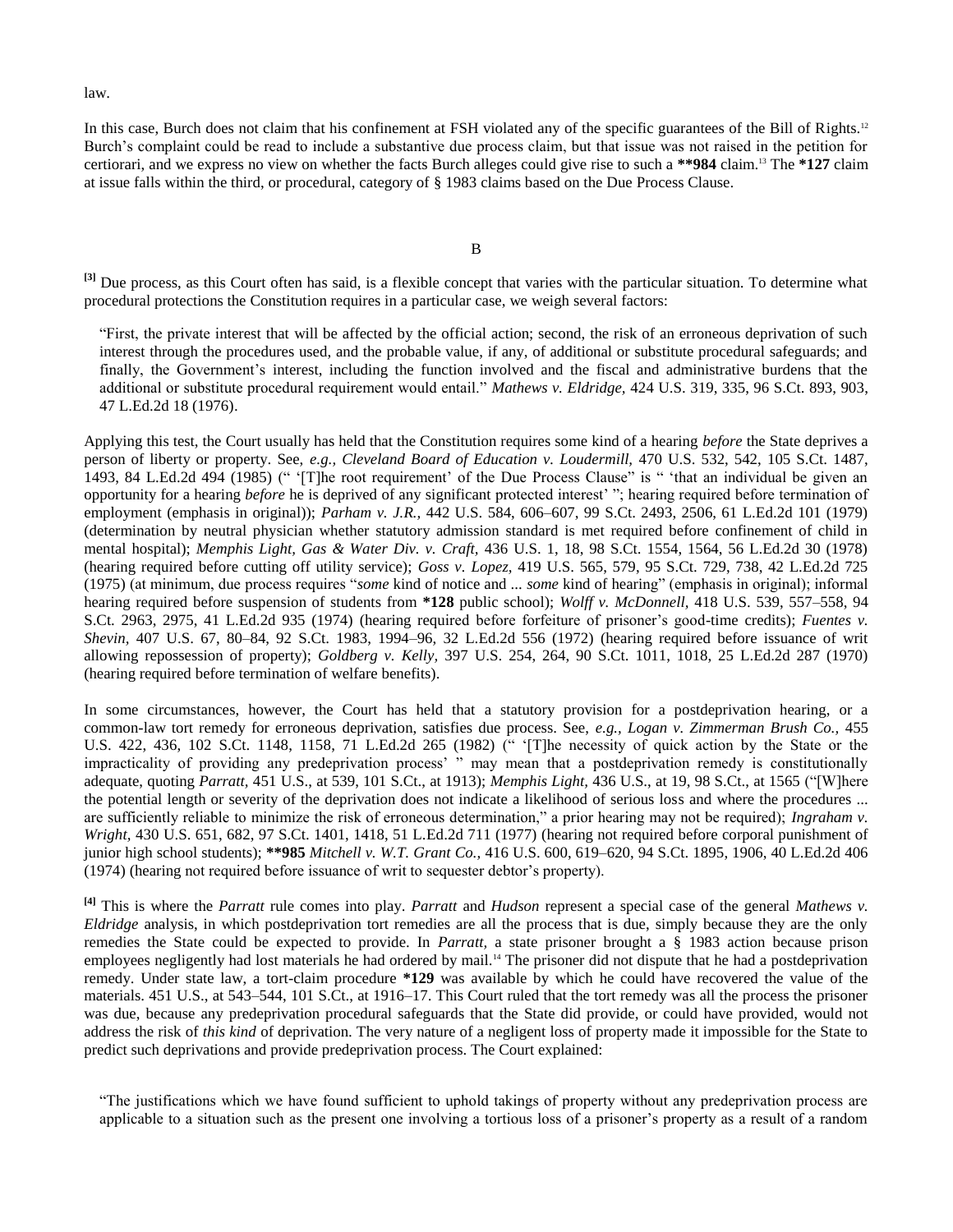and unauthorized act by a state employee. In such a case, the loss is not a result of some established state procedure and the State cannot predict precisely when the loss will occur. It is difficult to conceive of how the State could provide a meaningful hearing before the deprivation takes place." *Id.,* at 541, 101 S.Ct., at 1916.

Given these special circumstances, it was clear that the State, by making available a tort remedy that could adequately redress the loss, had given the prisoner the process he was due. Thus, *Parratt* is not an exception to the *Mathews* balancing test, but rather an application of that test to the unusual case in which one of the variables in the *Mathews* equation—the value of predeprivation safeguards—is negligible in preventing the kind of deprivation at issue. Therefore, no matter how significant the private interest at stake and the risk of its erroneous deprivation, see *Mathews,* 424 U.S., at 335, 96 S.Ct., at 903, the State cannot be required constitutionally to do the impossible by providing predeprivation process.

In *Hudson,* the Court extended this reasoning to an intentional deprivation of property. A prisoner alleged that, during a search of his prison cell, a guard deliberately and maliciously destroyed some of his property, including legal **\*130** papers. Again, there was a tort remedy by which the prisoner could have been compensated. 468 U.S., at 534–535, 104 S.Ct., at 3204. In *Hudson,* as in *Parratt,* the state official was not acting pursuant to any established state procedure, but, instead, was apparently pursuing a random, unauthorized personal vendetta against the prisoner. 468 U.S., at 521, n. 2, 532, 104 S.Ct., at 3197, n. 2, 3203. The Court pointed out: "The state can no more anticipate and control in advance the random and unauthorized intentional conduct of its employees than it can anticipate similar negligent conduct." 468 U.S., at 533, 104 S.Ct., at 3203. Of course, the fact that the guard's conduct was intentional meant that he himself could "foresee" the wrongful deprivation and could prevent it simply by refraining from his misconduct. Nonetheless, the Court found that an individual state employee's ability to foresee the deprivation is "of no consequence," because the proper inquiry under *Parratt* is "whether the *state* is in a position to provide **\*\*986** for predeprivation process." 468 U.S., at 534 104 S.Ct., at 3204 (emphasis added).

C

Petitioners argue that the dismissal under Rule 12(b)(6) was proper because, as in *Parratt* and *Hudson,* the State could not possibly have provided predeprivation process to prevent the kind of "random, unauthorized" wrongful deprivation of liberty Burch alleges, so the postdeprivation remedies provided by Florida's statutory and common law necessarily are all the process Burch was due.<sup>15</sup>

**[5] \*131** Before turning to that issue, however, we must address a threshold question raised by Burch. He argues that *Parratt* and *Hudson* cannot apply to his situation, because those cases are limited to deprivations of property, not liberty.<sup>16</sup>

Burch alleges that he was deprived of his liberty interest in avoiding confinement in a mental hospital without either informed consent<sup>17</sup> or the procedural safeguards of the involuntary placement process. Petitioners do not seriously dispute that there is a substantial liberty interest in avoiding confinement in a mental hospital. See *Vitek v. Jones,* 445 U.S. 480, 491–492, 100 S.Ct. 1254, 1263, 63 L.Ed.2d 552 (1980) (commitment to mental hospital entails " 'a massive curtailment of liberty,' " and requires due process protection); *Parham v. J.R.,* 442 U.S., at 600, 99 S.Ct., at 2503 (there is a "substantial liberty interest in not being confined unnecessarily for medical treatment"); *Addington v. Texas,* 441 U.S. 418, 425, 99 S.Ct. 1804, 1808, 60 L.Ed.2d 323 (1979) ("[C]ivil commitment for any purpose constitutes a significant deprivation of liberty that requires due process protection"); *Jackson v. Indiana,* 406 U.S. 715, 738, 92 S.Ct. 1845, 1858, 32 L.Ed.2d 435 (1972) (due process requires at least that the nature and duration of commitment to a mental hospital "bear some reasonable relation to the purpose" of the commitment). Burch's confinement at FSH for five months without a hearing or any other procedure to determine either that he validly had consented to admission, or that he met the statutory standard for involuntary placement, clearly infringes on this liberty interest.

Burch argues that postdeprivation tort remedies are *never* constitutionally adequate for a deprivation of liberty, as opposed to property, so the *Parratt* rule cannot apply to this **\*132** case. We, however, do not find support in precedent for a categorical distinction between a deprivation of liberty and one of property. See *Lynch v. Household Finance Corp.,* 405 U.S. 538, 552, 92 S.Ct. 1113, 1121, 31 L.Ed.2d 424 (1972) ("[T]he dichotomy between personal liberties and property rights is a false one"); *Wolff,* 418 U.S., at 557–558, 94 S.Ct., at 2975 (a hearing is generally required before final deprivation of property interests, and "a person's liberty is equally protected"). In *Parratt* itself, the Court said, 451 U.S., at 542, 101 S.Ct., at 1916, that its analysis was "quite consistent with the **\*\*987** approach taken" in *Ingraham v. Wright,* 430 U.S. 651, 97 S.Ct. 1401, 51 L.Ed.2d 711 (1977), a liberty interest case.

**[6] [7]** It is true that *Parratt* and *Hudson* concerned deprivations of property. It is also true that Burch's interest in avoiding five months' confinement is of an order different from inmate Parratt's interest in mail-order materials valued at \$23.50. But the reasoning of *Parratt* and *Hudson* emphasizes the State's inability to provide predeprivation process because of the random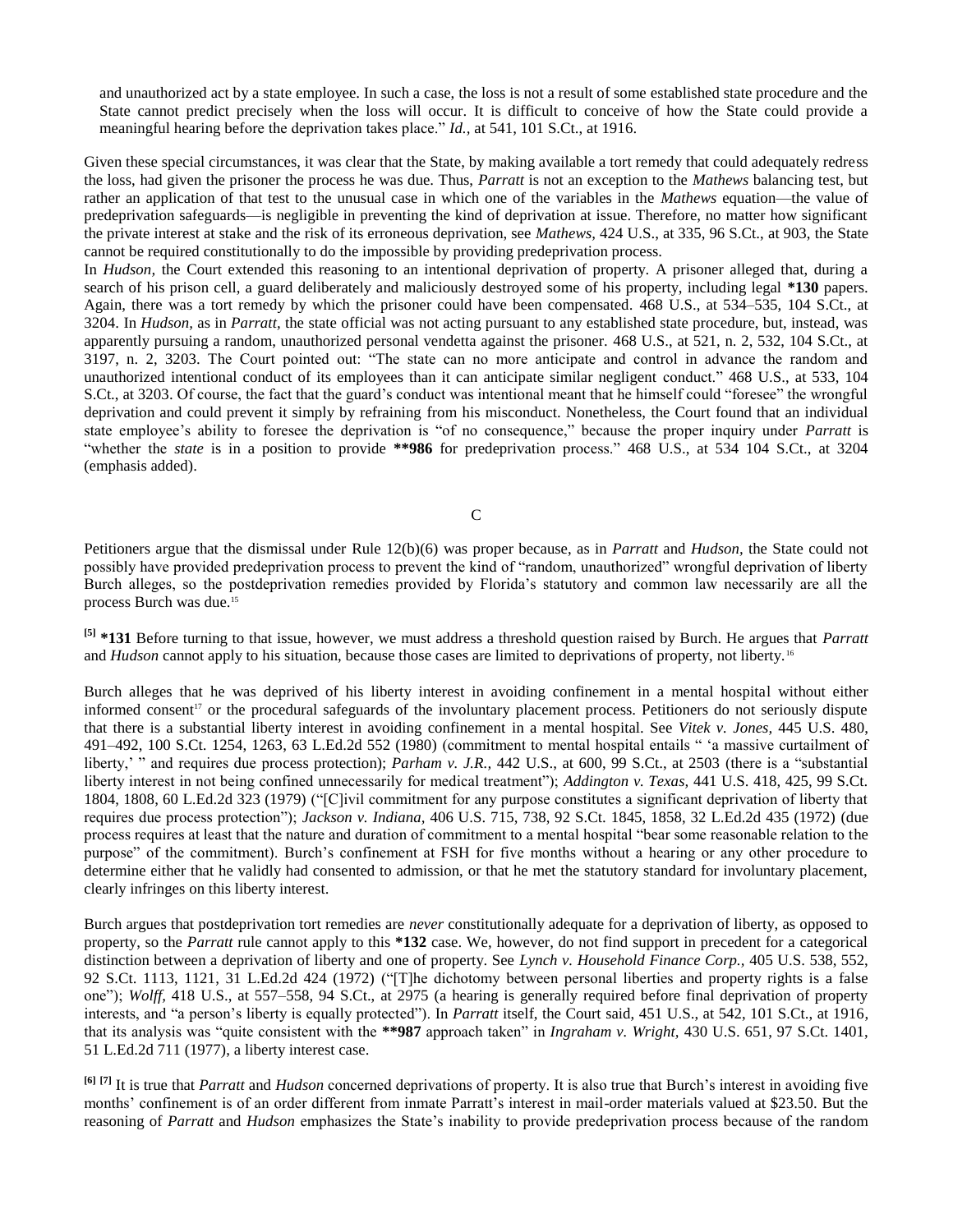and unpredictable nature of the deprivation, not the fact that only property losses were at stake. In situations where the State feasibly can provide a predeprivation hearing before taking property, it generally must do so regardless of the adequacy of a postdeprivation tort remedy to compensate for the taking. See *Loudermill,* 470 U.S., at 542, 105 S.Ct., at 1493; *Memphis Light,* 436 U.S., at 18, 98 S.Ct., at 1564; *Fuentes,* 407 U.S., at 80–84, 92 S.Ct., at 1994–96; *Goldberg,* 397 U.S., at 264, 90 S.Ct., at 1018. Conversely, in situations where a predeprivation hearing is unduly burdensome in proportion to the liberty interest at stake, see *Ingraham,* 430 U.S., at 682, 97 S.Ct., at 1418, or where the State is truly unable to anticipate and prevent a random deprivation of a liberty interest, postdeprivation remedies might satisfy due process. Thus, the fact that a deprivation of liberty is involved in this case does not automatically preclude application of the *Parratt* rule.

**[8]** To determine whether, as petitioners contend, the *Parratt* rule necessarily precludes § 1983 liability in this case, we must ask whether predeprivation procedural safeguards could address the risk of deprivations of the kind Burch alleges. **\*133** To do this, we examine the risk involved. The risk is that some persons who come into Florida's mental health facilities will apparently be willing to sign forms authorizing admission and treatment, but will be incompetent to give the "express and informed consent" required for voluntary placement under  $\S$  394.465(1)(a). Indeed, the very nature of mental illness makes it foreseeable that a person needing mental health care will be unable to understand any proffered "explanation and disclosure of the subject matter" of the forms that person is asked to sign, and will be unable "to make a knowing and willful decision" whether to consent to admission.<sup>18</sup> § 394.455(22) (definition of informed consent). A person who is willing to sign forms but is incapable of making an informed decision is, by the same token, unlikely to benefit from the voluntary patient's statutory right to request discharge. See § 394.465(2)(a). Such a person thus is in danger of being confined indefinitely without benefit of the procedural safeguards of the involuntary placement process, a process specifically designed to protect persons incapable of looking after their own interests. See §§ 394.467(2) and (3) (providing for notice, judicial hearing, counsel, examination by independent expert, appointment of guardian advocate, etc.).

Persons who are mentally ill and incapable of giving informed consent to admission would not necessarily meet the statutory standard for involuntary placement, which requires either that they are likely to injure themselves or others, or that their neglect or refusal to care for themselves threatens their well-being. See § 394.467(1)(b). The involuntary placement process serves to guard against the confinement of **\*134** a person who, though mentally ill, is harmless and can live safely outside an institution. Confinement of such a person not only violates Florida law, but also is unconstitutional. **\*\*988** *O'Connor v. Donaldson,* 422 U.S. 563, 575, 95 S.Ct. 2486, 2493, 45 L.Ed.2d 396 (1975) (there is no constitutional basis for confining mentally ill persons involuntarily "if they are dangerous to no one and can live safely in freedom"). Thus, it is at least possible that if Burch had had an involuntary placement hearing, he would not have been found to meet the statutory standard for involuntary placement and would not have been confined at FSH. Moreover, even assuming that Burch would have met the statutory requirements for involuntary placement, he still could have been harmed by being deprived of other protections built into the involuntary placement procedure, such as the appointment of a guardian advocate to make treatment decisions and periodic judicial review of placement. §§ 394.467(3) and (4).<sup>19</sup>

The very risks created by the application of the informed-consent requirement to the special context of mental health care are borne out by the facts alleged in this case. It appears from the exhibits accompanying Burch's complaint that he was simply given admission forms to sign by clerical workers, and, after he signed, was considered a voluntary patient. Burch alleges that petitioners knew or should have known that he was incapable of informed consent. This allegation is supported, at least as to petitioner Zinermon, by the psychiatrist's admission notes, described above, on Burch's mental state. Thus, the way in which Burch allegedly was admitted to FSH certainly did not ensure compliance with the statutory standard for voluntary admission.

**\*135** We now consider whether predeprivation safeguards would have any value in guarding against the kind of deprivation Burch allegedly suffered. Petitioners urge that here, as in *Parratt* and *Hudson,* such procedures could have no value at all, because the State cannot prevent its officials from making random and unauthorized errors in the admission process. We disagree.

The Florida statutes, of course, do not allow incompetent persons to be admitted as "voluntary" patients. But the statutes do not direct any member of the facility staff to determine whether a person is competent to give consent, nor to initiate the involuntary placement procedure for every incompetent patient. A patient who is willing to sign forms but incapable of informed consent certainly cannot be relied on to protest his "voluntary" admission and demand that the involuntary placement procedure be followed. The staff are the *only* persons in a position to take notice of any misuse of the voluntary admission process and to ensure that the proper procedure is followed.

Florida chose to delegate to petitioners a broad power to admit patients to FSH, *i.e.,* to effect what, in the absence of informed consent, is a substantial deprivation of liberty. Because petitioners had state authority to deprive persons of liberty,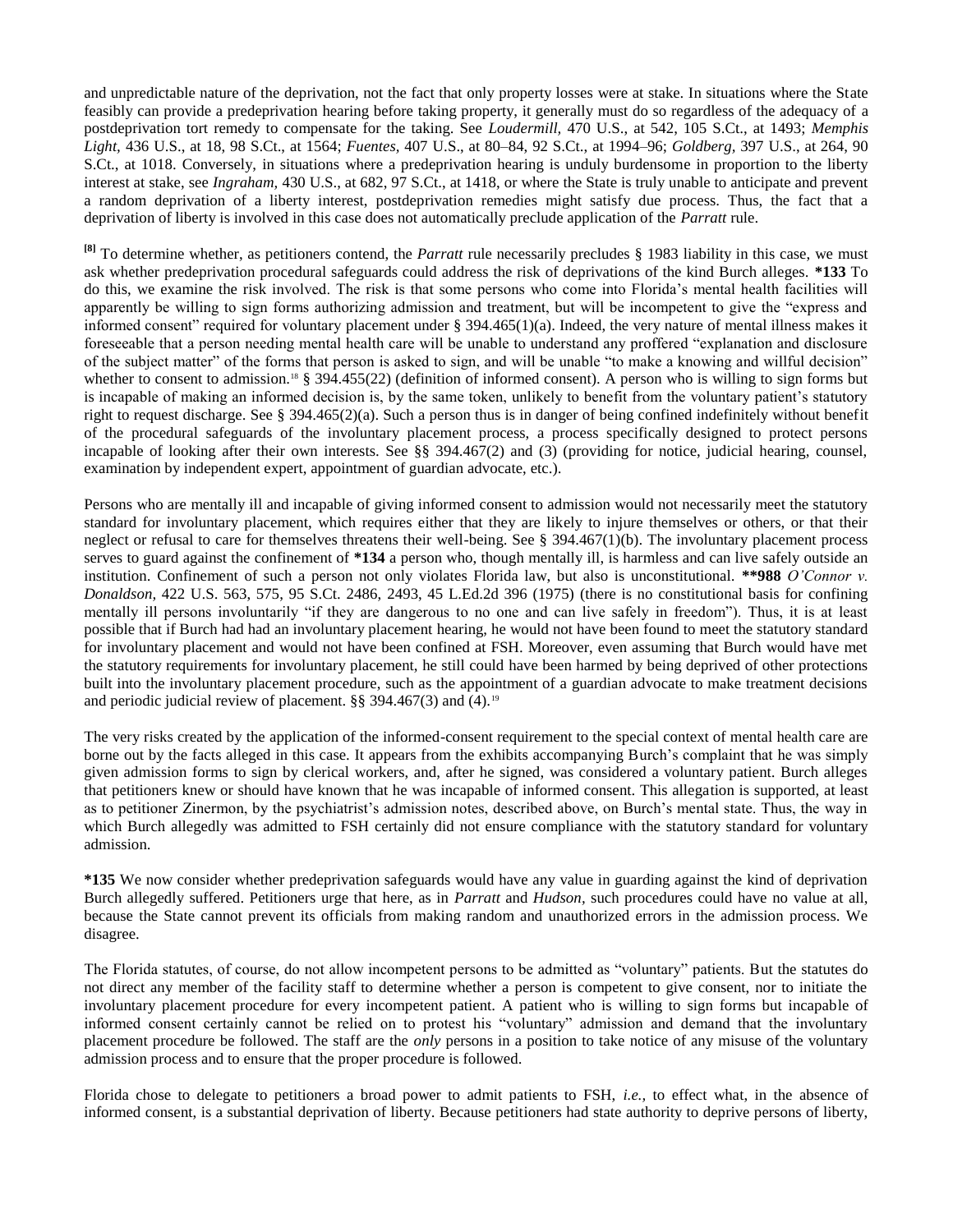the Constitution imposed on them the State's concomitant duty to see that no deprivation occur without adequate procedural protections.

It may be permissible constitutionally for a State to have a statutory scheme like Florida's, which gives state officials broad power and little guidance in admitting mental patients. But when those officials fail to provide constitutionally required procedural safeguards to a person whom they deprive of liberty, the state officials cannot then escape liability by invoking *Parratt* and *Hudson.* It is immaterial whether the due process violation Burch alleges is best described as arising from petitioners' failure to comply with state procedures for admitting involuntary patients, or from the absence of a **\*136** specific \*\*989 requirement that petitioners determine whether a patient is competent to consent to voluntary admission. Burch's suit is neither an action challenging the facial adequacy of a State's statutory procedures, nor an action based only on state officials' random and unauthorized violation of state laws. Burch is not simply attempting to blame the State for misconduct by its employees. He seeks to hold state officials accountable for their abuse of their broadly delegated, uncircumscribed power to effect the deprivation at issue.

This case, therefore, is not controlled by *Parratt* and *Hudson,* for three basic reasons:

First, petitioners cannot claim that the deprivation of Burch's liberty was unpredictable. Under Florida's statutory scheme, only a person competent to give informed consent may be admitted as a voluntary patient. There is, however, no specified way of determining, before a patient is asked to sign admission forms, whether he is competent. It is hardly unforeseeable that a person requesting treatment for mental illness might be incapable of informed consent, and that state officials with the power to admit patients might take their apparent willingness to be admitted at face value and not initiate involuntary placement procedures. Any erroneous deprivation will occur, if at all, at a specific, predictable point in the admission process—when a patient is given admission forms to sign.

This situation differs from the State's predicament in *Parratt.* While it could anticipate that prison employees would occasionally lose property through negligence, it certainly "cannot predict precisely when the loss will occur." 451 U.S., at 541, 101 S.Ct., at 1916. Likewise, in *Hudson,* the State might be able to predict that guards occasionally will harass or persecute prisoners they dislike, but cannot "know when such deprivations will occur." 468 U.S., at 533, 104 S.Ct., at 3203.

Second, we cannot say that predeprivation process was impossible here. Florida already has an established procedure **\*137** for involuntary placement. The problem is only to ensure that this procedure is afforded to all patients who cannot be admitted voluntarily, both those who are unwilling and those who are unable to give consent.

In *Parratt,* the very nature of the deprivation made predeprivation process "impossible." 451 U.S., at 541, 101 S.Ct., at 1916. It would do no good for the State to have a rule telling its employees not to lose mail by mistake, and it "borders on the absurd to suggest that a State must provide a hearing to determine whether or not a corrections officer should engage in negligent conduct." *Daniels,* 474 U.S., at 342, n. 19 106 S.Ct., at 680, n. 19 (STEVENS, J., concurring in judgments). In *Hudson,* the errant employee himself could anticipate the deprivation since he intended to effect it, but the State still was not in a position to provide predeprivation process, since it could not anticipate or control such random and unauthorized intentional conduct. 468 U.S., at 533–534, 104 S.Ct., at 3203–04. Again, a rule forbidding a prison guard to maliciously destroy a prisoner's property would not have done any good; it would be absurd to suggest that the State hold a hearing to determine whether a guard should engage in such conduct.

Here, in contrast, there is nothing absurd in suggesting that, had the State limited and guided petitioners' power to admit patients, the deprivation might have been averted. Burch's complaint alleges that petitioners "knew or should have known" that he was incompetent, and nonetheless admitted him as a voluntary patient in "willful, wanton, and reckless disregard" of his constitutional rights. App. to Pet. for Cert. 201–202. Understood in context, the allegation means only that petitioners disregarded their duty to ensure that the proper procedures were followed, not that they, like the prison guard in *Hudson,* were bent upon effecting the substantive deprivation and would have done so despite any and all predeprivation safeguards. **\*\*990** Moreover, it would indeed be strange to allow state officials to escape § 1983 liability for failing to provide constitutionally required procedural **\*138** protections by assuming that those procedures would be futile because the same state officials would find a way to subvert them.

Third, petitioners cannot characterize their conduct as "unauthorized" in the sense the term is used in *Parratt* and *Hudson.* The State delegated to them the power and authority to effect the very deprivation complained of here, Burch's confinement in a mental hospital, and also delegated to them the concomitant duty to initiate the procedural safeguards set up by state law to guard against unlawful confinement. In *Parratt* and *Hudson,* the state employees had no similar broad authority to deprive prisoners of their personal property, and no similar duty to initiate (for persons unable to protect their own interests) the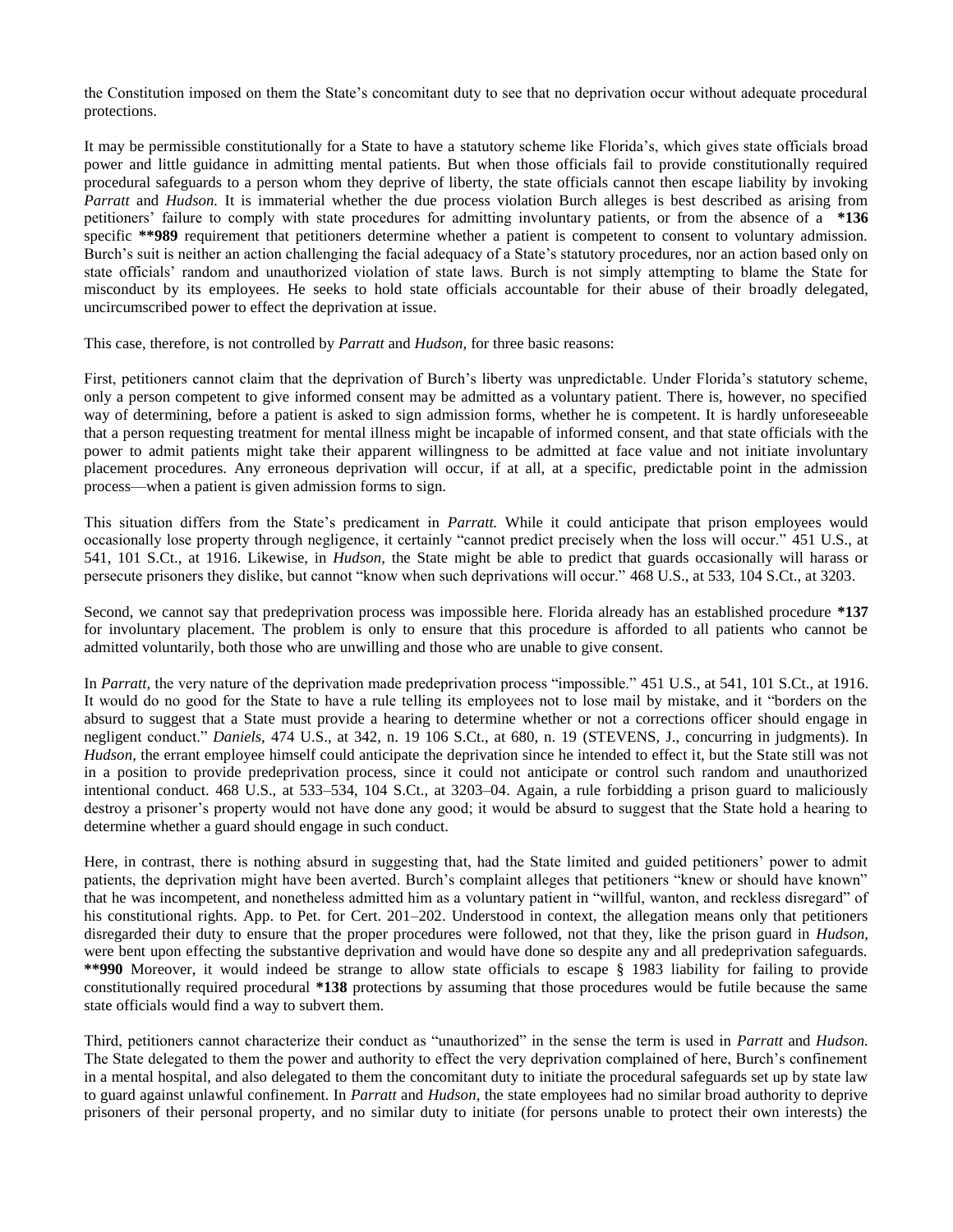procedural safeguards required before deprivations occur. The deprivation here is "unauthorized" only in the sense that it was not an act sanctioned by state law, but, instead, was a "depriv[ation] of constitutional rights ... by an official's abuse of his position." *Monroe,* 365 U.S., at 172, 81 S.Ct., at 476. 20

We conclude that petitioners cannot escape § 1983 liability by characterizing their conduct as a "random, unauthorized" violation of Florida law which the State was not in a position to predict or avert, so that all the process Burch could possibly be due is a postdeprivation damages remedy. Burch, according to the allegations of his complaint, was deprived of a substantial liberty interest without either valid consent or an involuntary placement hearing, by the very state officials charged with the power to deprive mental patients of their liberty and the duty to implement procedural safeguards. **\*139** Such a deprivation is foreseeable, due to the nature of mental illness, and will occur, if at all, at a predictable point in the admission process. Unlike *Parratt* and *Hudson,* this case does not represent the special instance of the *Mathews* due process analysis where postdeprivation process is all that is due because no predeprivation safeguards would be of use in preventing the kind of deprivation alleged.

We express no view on the ultimate merits of Burch's claim; we hold only that his complaint was sufficient to state a claim under § 1983 for violation of his procedural due process rights.

The judgment of the Court of Appeals is affirmed.

*It is so ordered.*

Justice O'CONNOR, with whom THE CHIEF JUSTICE, Justice SCALIA, and Justice KENNEDY join, dissenting.

Without doubt, respondent Burch alleges a serious deprivation of liberty; yet equally clearly he alleges no violation of the Fourteenth Amendment. The Court concludes that an allegation of state actors' wanton, unauthorized departure from a State's established policies and procedures, working a deprivation of liberty, suffices to support a procedural due process claim even though the State provides adequate post-deprivation remedies for that deprivation. The Court's opinion unnecessarily transforms well-established procedural due process doctrine and departs from controlling precedent. I respectfully dissent.

*Parratt v. Taylor,* 451 U.S. 527, 101 S.Ct. 1908, 68 L.Ed.2d 420 (1981), and *Hudson v. Palmer,* 468 U.S. 517, 104 S.Ct. 3194, 82 L.Ed.2d 393 (1984), should govern this case. Only by disregarding the gist of Burch's **\*\*991** complaint—that state actors' wanton and unauthorized departure from established practice worked the deprivation—and by transforming the allegations into a challenge to the adequacy of Florida's admissions procedures can the Court attempt to distinguish this case from *Parratt* and *Hudson.*

**\*140** Burch alleges a deprivation occasioned by petitioners' contravention of Florida's established procedures. Florida allows the voluntary admission process to be employed to admit to its mental hospitals only patients who have made "application by express and informed consent for admission," and requires that the elaborate involuntary admission process be used to admit patients requiring treatment and incapable of giving such consent. See Fla.Stat. §§ 394.465, 394.467 (1981). Burch explicitly disavows any challenge to the adequacy of those established procedural safeguards accompanying Florida's two avenues of admission to mental hospitals. See Brief for Respondent 5 ("[T]he constitutional adequacy of Florida's voluntary admission and treatment procedures has never been an issue in this case since Burch was committed as an involuntary patient for purposes of this appeal"); *id.,* at 6 ("Burch is not attacking the facial validity of Florida's voluntary admission procedures any more than he is attacking the facial validity of Florida's involuntary admission procedures"). Nor does the complaint allege any widespread practice of subverting the State's procedural safeguards. Burch instead claims that in his case petitioners wrongfully employed the voluntary admission process deliberately or recklessly to deny him the hearing that Florida requires state actors to provide, through the involuntary admission process, to one in his position. He claims that petitioners "knew or should have known" that he was incapable of consent but "with willful, wanton and reckless disregard of and indifference to" his constitutional rights "subjected him to involuntary commitment" without any hearing "at which he could have challenged his involuntary admission and treatment." App. to Pet. for Cert. 200-202 (complaint); see Brief for Respondent i, n. 1 ("The complaint alleges an intentional, involuntary commitment of Respondent by Petitioners ..."). Consistent with his disavowal of any attack upon the adequacy of the State's established procedures, Burch alleges that petitioners flagrantly and at least recklessly contravened **\*141** those requirements. In short, Burch has alleged that petitioners' unauthorized actions worked the deprivation of his liberty.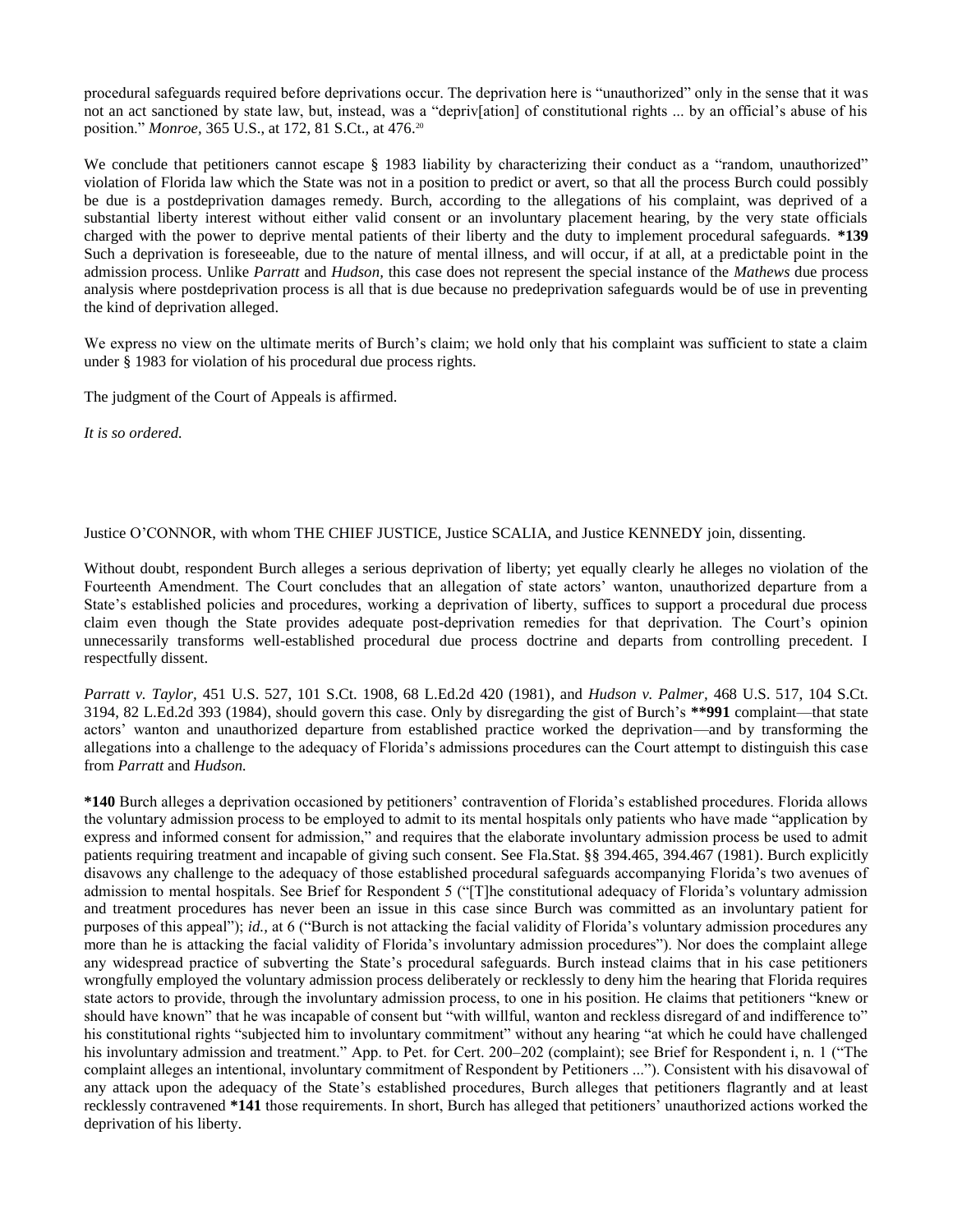*Parratt* and *Hudson* should readily govern procedural due process claims such as respondent's. Taken together, the decisions indicate that for deprivations worked by such random and unauthorized departures from otherwise unimpugned and established state procedures the State provides the process due by making available adequate postdeprivation remedies. In *Parratt*, the Court addressed a deprivation which "occurred as a result of the unauthorized failure of agents of the State to follow established state procedure." 451 U.S., at 543, 101 S.Ct., at 1916. The random nature of the state actor's unauthorized departure made it not "practicable for the State to provide a predeprivation hearing," *ibid.,* and adequate postdeprivation remedies available through the State's tort system provided the process due under the Fourteenth Amendment. *Hudson* applied this reasoning to intentional deprivations by state actors and confirmed the distinction between deprivation pursuant to "an established state procedure" and that pursuant to "random and unauthorized action." 468 U.S., at 532–533, 104 S.Ct., at 3203; cf. *Logan v. Zimmerman Brush Co.,* 455 U.S. 422, 435–436, 102 S.Ct. 1148, 1157–58, 71 L.Ed.2d 265 (1982). In *Hudson,* the Court explained that the *Parratt* doctrine was applicable because "the *state* cannot possibly know in advance of a negligent deprivation of property," and that "[t]he controlling inquiry is solely whether the state is in a position to provide for predeprivation process." 468 U.S., at 534, 104 S.Ct., at 3204.

**\*\*992** Application of *Parratt* and *Hudson* indicates that respondent has failed to state a claim allowing recovery under 42 U.S.C. § 1983 (1982 ed.). Petitioners' actions were unauthorized: they are alleged to have wrongly and without license departed from established state practices. Cf. *Hudson, supra,* 468 U.S., at 532–533, 104 S.Ct., at 3203; *Parratt, supra,* 451 U.S., at 543, 101 S.Ct., at 1916. Florida officials in a position to establish safeguards commanded that the voluntary admission process be employed only for consenting **\*142** patients and that the involuntary hearing procedures be used to admit unconsenting patients. Yet it is alleged that petitioners "with willful, wanton and reckless disregard of and indifference to" Burch's rights contravened both commands. As in *Parratt,* the deprivation "occurred as a result of the unauthorized failure of agents of the State to follow established state procedure." 451 U.S., at 543, 101 S.Ct., at 1916. The wanton or reckless nature of the failure indicates it to be random. The State could not foresee the particular contravention and was hardly "in a position to provide for predeprivation process," *Hudson, supra,* 468 U.S., at 534, 104 S.Ct., at 3204, to ensure that officials bent upon subverting the State's requirements would in fact follow those procedures. For this wrongful deprivation resulting from an unauthorized departure from established state practice, Florida provides adequate postdeprivation remedies, as two courts below concluded, and which the Court and respondent do not dispute. *Parratt* and *Hudson* thus should govern this case and indicate that respondent has failed to allege a violation of the Fourteenth Amendment.

The allegedly wanton nature of the subversion of the state procedures underscores why the State cannot in any relevant sense anticipate and meaningfully guard against the random and unauthorized actions alleged in this case. The Court suggests that the State could foresee "that a person requesting treatment for mental illness might be incapable of informed consent." *Ante,* at 989. While foreseeability of that routine difficulty in evaluating prospective patients is relevant in considering the general adequacy of Florida's voluntary admission procedures, *Parratt* and *Hudson* address whether the State can foresee and thus be required to forestall the deliberate or reckless departure from established state practice. Florida may be able to predict that over time some state actors will subvert its clearly implicated requirements. Indeed, that is one reason that the State must implement an adequate remedial scheme. But Florida "cannot predict precisely when the loss will occur," **\*143** *Parratt, supra,* 451 U.S., at 541, 101 S.Ct., at 1916, and the Due Process Clause does not require the State to do more than establish appropriate remedies for any wrongful departure from its prescribed practices.

The Court attempts to avert the force of *Parratt* and *Hudson* by characterizing petitioners' alleged failures as only the routine but erroneous application of the admission process. According to the Court, Burch suffered an "erroneous deprivation," *ante,* at 989, and the "risk of deprivations of the kind Burch alleges" is that incompetent "persons who come into Florida's mental health facilities will apparently be willing to sign forms," ante, at 987, prompting officials to "mak[e] random and unauthorized errors in the admission process," *ante,* at 988. The Court's characterization omits petitioners' alleged wrongful state of mind and thus the nature and source of the wrongful deprivation.

A claim of negligence will not support a procedural due process claim, see *Daniels v. Williams,* 474 U.S. 327, 106 S.Ct. 662, 88 L.Ed.2d 662 (1986), and it is an unresolved issue whether an allegation of gross negligence or recklessness suffices, *id.,* at 334, n. 3, 106 S.Ct., at 666, n. 3. Respondent, if not the Court, avoids these pitfalls. According to Burch, petitioners "knew" him to be incompetent or were presented with such clear evidence of his incompetence that they should be charged with such knowledge. **\*\*993** App. to Pet. for Cert. 201. Petitioners also knew that Florida law required them to provide an incompetent prospective patient with elaborate procedural safeguards. Far from alleging inadvertent or negligent disregard of duty, respondent alleges that petitioners "acted with willful, wanton and reckless disregard of and indifference" to his rights by treating him without providing the hearing that Florida requires. *Id.,* at 202. That is, petitioners did not bumble or commit "errors" by taking Burch's "apparent willingness to be admitted at face value." *Ante,* at 988, 989. Rather, they deliberately or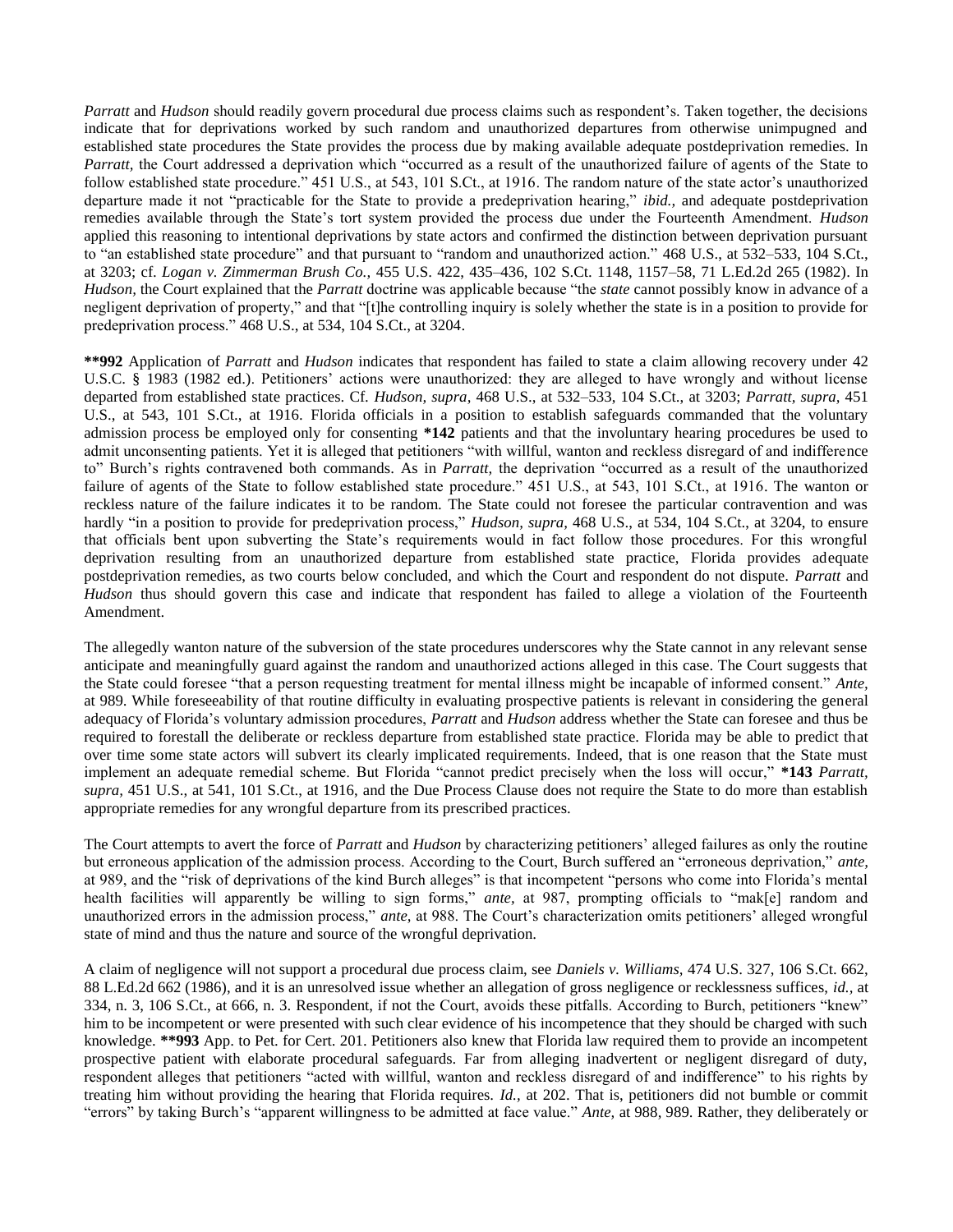recklessly subverted his rights and contravened state requirements.

The unauthorized and wrongful character of the departure from established state practice makes additional procedures **\*144** an "impracticable" means of preventing the deprivation. "The underlying rationale of *Parratt* is that when deprivations of property are effected through random and unauthorized conduct of a state employee, predeprivation procedures are simply 'impracticable' since the state cannot know when such deprivations will occur." *Hudson,* 468 U.S., at 533, 104 S.Ct., at 3203; see *Parratt, supra,* 451 U.S., at 541, 101 S.Ct., at 1916. The Court suggests that additional safeguards surrounding the voluntary admission process would have quite possibly reduced the risk of deprivation. *Ante,* at 988–989. This reasoning conflates the value of procedures for preventing error in the repeated and usual case (evaluated according to the test set forth in *Mathews v. Eldridge,* 424 U.S. 319, 96 S.Ct. 893, 47 L.Ed.2d 18 (1976)) with the value of additional predeprivation procedures to forestall deprivations by state actors bent upon departing from, or indifferent to, complying with established practices. Unsurprisingly, the Court is vague regarding how its proffered procedures would prevent the deprivation Burch alleges, and why the safeguards would not form merely one more set of procedural protections that state employees could willfully, recklessly, and wantonly subvert. Indeed, Burch alleges that, presented with the clearest evidence of his incompetence, petitioners nonetheless wantonly or recklessly denied him the protections of the State's admission procedures and requirements. The state actor so indifferent to guaranteed protections would be no more prevented from working the deprivation by additional procedural requirements than would the mail handler in *Parratt* or the prison guard in *Hudson.* In those cases, the State could have, and no doubt did, provide a range of predeprivation requirements and safeguards guiding both prison searches and care of packages. See *Parratt,* 451 U.S., at 530, 101 S.Ct., at 1910; *id.,* at 543, 101 S.Ct., at 1916. ("[T]he deprivation occurred as a result of the unauthorized failure of agents of the State to follow established state procedure. There is no contention that the procedures themselves are inadequate ..."). In all three cases, the unpredictable, wrongful departure is beyond **\*145** the State's reasonable control. Additional safeguards designed to secure correct results in the usual case do not practicably forestall state actors who flout the State's command and established practice.

Even indulging the Court's belief that the proffered safeguards would provide "some" benefit, *Parratt* and *Hudson* extend beyond circumstances in which procedural safeguards would have had "negligible" value. *Ante,* at 985. In *Parratt* and *Hudson* additional measures would conceivably have had some benefit in preventing the alleged deprivations. A practice of barring individual or unsupervised shakedown searches, a procedure of always pairing or monitoring guards, or a requirement that searches be conducted according to "an established policy" (the proposed measure rejected as unnecessary in *Hudson, supra,* 468 U.S., at 528–530, 104 S.Ct., at 3201–02) might possibly have helped to prevent the type of deprivation considered in *Hudson.* More sensible staffing practices, better training, or a more rigorous tracking procedure may have averted the deprivation at issue in *Parratt.* In those cases, like this **\*\*994** one, the State knew the exact context in which the wrongful deprivation would occur. Yet the possibility of implementing such marginally beneficial measures, in light of the type of alleged deprivation, did not alter the analysis. The State's inability to foresee and to forestall the wrongful departure from established procedures renders additional predeprivation measures "impracticable" and not required by the dictates of due process. See *Hudson, supra,* at 533, 104 S.Ct., at 3203; *Parratt, supra,* 451 U.S., at 541, 101 S.Ct., at 1916.

Every command to act imparts the duty to exercise discretion in accord with the command and affords the opportunity to abuse that discretion. The *Mathews* test measures whether the State has sufficiently constrained discretion in the usual case, while the *Parratt* doctrine requires the State to provide a remedy for any wrongful abuse. The Court suggests that this case differs from *Parratt* and *Hudson* because petitioners possessed a sort of delegated power. See **\*146** *ante,* at 988–990. Yet petitioners no more had the delegated power to depart from the admission procedures and requirements than did the guard in *Hudson* to exceed the limits of his established search and seizure authority, or the prison official in *Parratt* wrongfully to withhold or misdeliver mail. Petitioners' delegated duty to act in accord with Florida's admission procedures is akin to the mail handler's duty to follow and implement the procedures surrounding delivery of packages, or the guard's duty to conduct the search properly. In the appropriate circumstances and pursuant to established procedures, the guard in *Hudson* was charged with seizing property pursuant to a search. The official in *Parratt* no doubt possessed some power to withhold certain packages from prisoners. *Parratt* and *Hudson* distinguish sharply between deprivations caused by unauthorized acts and those occasioned by established state procedures. See *Hudson, supra,* 468 U.S., at 532, 104 S.Ct., at 3203; *Parratt, supra,* 451 U.S., at 541, 101 S.Ct., at 1916; accord, *Logan,* 455 U.S., at 435–436, 102 S.Ct., at 1157–58. The e delegation argument blurs this line and ignores the unauthorized nature of petitioners' alleged departure from established practices.

The suggestion that the State delegated to petitioners insufficiently trammeled discretion conflicts with positions that the Court ostensibly embraces. The issue whether petitioners possessed undue discretion is bound with, and more properly analyzed as, an aspect of the adequacy of the State's procedural safeguards, yet the Court claims Burch did not present this issue and purports not to decide it. See *ante,* at 979, and n. 3, 988–989; but see *infra,* at 996–997. By suggesting that petitioners' acts are attributable to the State, cf. *ante,* at 988–989, the Court either abandons its position that "Burch does not claim that he was deprived of due process by an established state procedure," *ante,* at 979, n. 3, or abandons *Parratt* and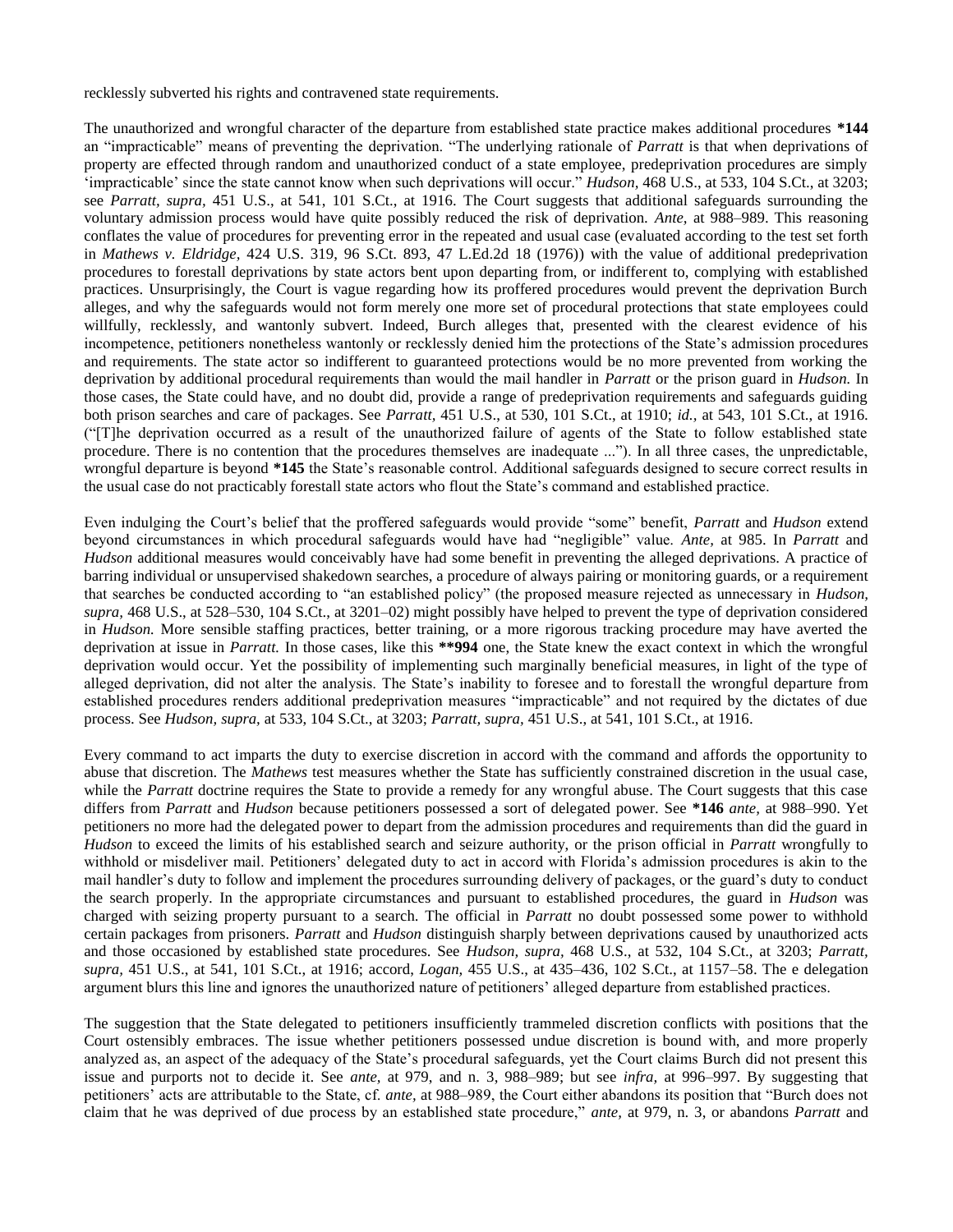*Hudson'* s distinction between established procedures and unauthorized departures from those practices. Petitioners were not charged with formulating policy, and the complaint does not allege widespread and **\*147** common departure from required procedures. Neither do the Court's passing reflections that a hearing is constitutionally required in the usual case of treatment of an incompetent patient advance the argument. *Ante,* at 979, 988. That claim either states the conclusion that the State's combined admission procedures are generally inadequate, or repudiates *Parratt* and *Hudson'* s focus upon random and unauthorized acts and upon the State's ability to formulate safeguards. To the extent that a liberty interest exists in the application of the involuntary admission procedures whenever appropriate, it is the random and unauthorized action of state actors that effected the deprivation, one for which Florida also provides adequate postdeprivation process. See Fla.Stat. § 768.28(1) (1981) (partial waiver of immunity, allowing tort suits); § 394.459(13) (providing action against "[a]ny person who violates or abuses any rights or privileges of **\*\*995** patients" provided by the Florida Mental Health Act).

The Court's delegation of authority argument, like its claim that "we cannot say that predeprivation process was impossible here," *ante,* at 989, revives an argument explicitly rejected in *Hudson.* In *Hudson,* the Court rebuffed the argument that "because an agent of the state who intends to deprive a person of his property *can* provide predeprivation process, then as a matter of due process he must do so." 468 U.S., at 534, 104 S.Ct., at 3204 (internal quotation omitted). By failing to consider whether "the *state* cannot possibly know in advance" of the wrongful contravention and by abandoning "[t]he controlling inquiry ... whether the state is in a position to provide for predeprivation process," the Court embraces the "fundamental misunderstanding of *Parratt.*" *Ibid.* Each of the Court's distinctions abandons an essential element of the *Parratt* and *Hudson* doctrines, and together they disavow those cases' central insights and holdings.

The Court's reliance upon the State's inappropriate delegation of duty also creates enormous line-drawing problems. Today's decision applies to deprivations occasioned by state **\*148** actors given "little guidance" and "broadly delegated, uncircumscribed power" to initiate required procedures. *Ante,* at 988, 989. At some undefined point, the breadth of the delegation of power requires officials to channel the exercise of that power or become liable for its misapplications. When guidance is provided and the power to effect the deprivation circumscribed, no liability arises. And routine exercise of the power must be sufficiently fraught with the danger of "erroneous deprivation." *Ante,* at 989. In the absence of this broadly delegated power that carries with it pervasive risk of wrongful deprivation, *Parratt* and *Hudson* still govern. In essence, the Court's rationale applies when state officials are loosely charged with fashioning effective procedures or ensuring that required procedures are not routinely evaded. In a roundabout way, this rationale states the unexceptional conclusion that liability exists when officials' actions amount to the established state practice, a rationale unasserted in this case and, otherwise, appropriately analyzed under the *Mathews* test.

The Court's decision also undermines two of this Court's established and delicately related doctrines, one articulated in *Mathews v. Eldridge,* 424 U.S. 319, 96 S.Ct. 893, 47 L.Ed.2d 18 (1976), and the other articulated in *Parratt.* As the Court acknowledges, the procedural component of the Due Process Clause requires the State to formulate procedural safeguards and adequate postdeprivation process sufficient to satisfy the dictates of fundamental fairness and the Due Process Clause. *Ante,* at 984. Until today, the reasoning embodied in *Mathews* largely determined that standard and the measures a State must establish to prevent a deprivation of a protected interest from amounting to a constitutional violation. *Mathews* employed the now familiar three-part test (considering the nature of the private interest, efficacy of additional procedures, and governmental interests) to determine what predeprivation procedural safeguards were required of the State. 424 U.S., at 335, 96 S.Ct., at 903. That test reflects a carefully crafted accommodation **\*149** of conflicting interests, weighed and evaluated in light of what fundamental fairness requires. *Parratt* drew upon concerns similar to those embodied in the *Mathews* test. For deprivations occasioned by wrongful departures from unchallenged and established state practices, *Parratt* concluded that adequate postdeprivation process meets the requirements of the Due Process Clause because additional predeprivation procedural safeguards would be "impracticable" to forestall these deprivations. 451 U.S., at 541, 101 S.Ct., at 1916. The *Mathews* and *Parratt* doctrines work in tandem. State officials able to formulate safeguards must discharge the duty to establish sufficient predeprivation procedures, as well as adequate postdeprivation remedies to provide process **\*\*996** in the event of wrongful departures from established state practice. The doctrines together define the procedural measures that fundamental fairness and the Constitution demand of the State.

The Court today discovers an additional realm of required procedural safeguards. Now, all procedure is divided into three parts. In place of the border clearly dividing the duties required by *Mathews* from those required by *Parratt,* the Court marks out a vast terra incognita of unknowable duties and expansive liability of constitutional dimension. The *Mathews* test, we are told, does not determine the State's obligation to provide predeprivation procedural safeguards. Rather, to avoid the constitutional violation a State must have fully circumscribed and guided officials' exercise of power and provided additional safeguards, without regard to their efficacy or the nature of the governmental interests. Even if the validity of the State's procedures is not directly challenged, the burden is apparently on certain state actors to demonstrate that the State sufficiently constrained their powers. Despite the many cases of this Court applying and affirming *Mathews,* it is unclear what now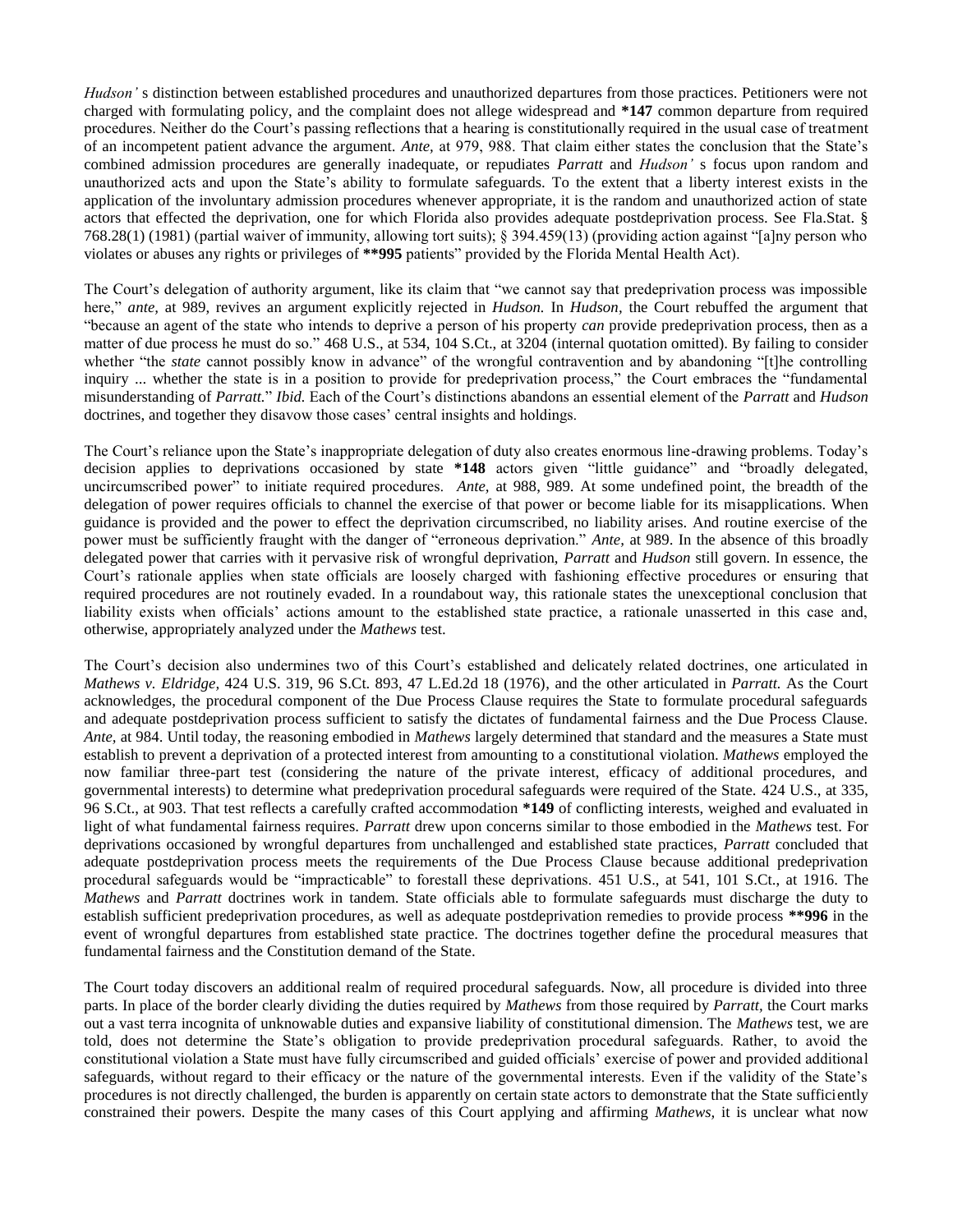remains of the test. And the *Parratt* doctrine no longer reflects a general interpretation of the Due Process Clause or the complement of the principles contained in *Mathews.* It is, instead, displaced **\*150** when the State delegates certain types of duties in certain inappropriate ways. This resulting "no man's land" has no apparent boundaries. We are provided almost no guidance regarding what the Due Process Clause requires, how that requirement is to be deduced, or why fundamental fairness imposes upon the States the obligation to provide additional safeguards of nearly any conceivable value. We are left only with the implication that where doubt exists, liability of constitutional dimension will be found. Without so much as suggesting that our prior cases have warned against such a result, the Court has gone some measure to " 'make of the Fourteenth Amendment a font of tort law to be superimposed upon whatever systems may already be administered by the States.' " *Parratt,* 451 U.S., at 544, 101 S.Ct., at 1917 (quoting *Paul v. Davis,* 424 U.S. 693, 701, 96 S.Ct. 1155, 1160, 47 L.Ed.2d 405 (1976)).

The Court's departure from the *Mathews* and *Parratt* doctrines is particularly unjustified because it is unnecessary for resolution of this case. While I believe that Burch's complaint and subsequent argument do not properly place before the Court a traditional challenge to Florida's voluntary admission procedures, the Court, without so declaring, has decided otherwise. Yet, rather than acknowledge this course, the Court crafts its doctrinal innovations.

Understandably reluctant to grapple with Burch's framing of his complaint, the Court less understandably avoids that difficulty of pleading by creating the innovation which so disrupts established law. The Court discovers that "Burch's suit is neither an action challenging the facial adequacy of a State's statutory procedures, nor an action based only on state officials' random and unauthorized violation of state laws." *Ante,* at 989. That is, Burch's suit is not one that established law supports, and thus requires today's unwarranted departure.

The Court believes that Florida's statutory scheme contains a particular flaw. *Ante,* at 988–989. That statutory omission involves the determination of competence in the **\*151** course of the voluntary admission process, and the Court signals that it believes that these suggested additional safeguards would not be greatly burdensome. *Ante,* at 988–990. The Court further believes that Burch's complaint and argument properly raise these issues and that adopting the additional safeguards would provide relevant benefit to one in Burch's position. The traditional *Mathews* test was designed and, until today, has been employed to evaluate and accommodate these concerns. See **\*\*997** *Washington v. Harper,* 494 U.S. 210, 228–235, 110 S.Ct. 1028, 1040–1044, 108 L.Ed.2d 178 (1990) (applying *Mathews* test, rather than approach suggested today, to evaluate the adequacy of a State's procedures governing administration of antipsychotic drugs to prisoners). That test holds Florida to the appropriate standard and, given the Court's beliefs set out above, would perhaps have yielded a result favoring respondent. While this approach, if made explicit, would have required a strained reading of respondent's complaint and arguments, that course would have been far preferable to the strained reading of controlling procedural due process law that the Court today adopts. Ordinarily, a complaint must state a legal cause of action, but here it may be said that the Court has stated a novel cause of action to support a complaint.

I respectfully dissent.

# **All Citations**

# 494 U.S. 113, 110 S.Ct. 975, 108 L.Ed.2d 100, 58 USLW 4223

# Footnotes

- The syllabus constitutes no part of the opinion of the Court but has been prepared by the Reporter of Decisions for the convenience of the reader. See *United States v. Detroit Lumber Co.,* 200 U.S. 321, 337, 26 S.Ct. 282, 287, 50 L.Ed. 499.
- <sup>1</sup> Section 1983 reads: "Every person who, under color of any statute, ordinance, regulation, custom, or usage, of any State ... subjects, or causes to be subjected, any citizen of the United States ... to the deprivation of any rights, privileges, or immunities secured by the Constitution and laws, shall be liable to the party injured in an action at law...."
- <sup>2</sup> Several Courts of Appeals have found *Parratt* inapplicable where the defendant state officials had the state-clothed authority to effect a deprivation and had the power to provide the plaintiff with a hearing before they did so. See, *e.g., Watts v. Burkhart,* 854 F.2d 839, 843 (CA6 1988); *Wilson v. Clayton,* 839 F.2d 375, 382 (CA7 1988); *Fetner v. Roanoke,* 813 F.2d 1183, 1185–1186 (CA11 1987); *Freeman v. Blair,* 793 F.2d 166, 177 (CA8 1986); *Patterson v. Coughlin,* 761 F.2d 886, 891–893 (CA2 1985), cert. denied, 474 U.S. 1100, 106 S.Ct. 879, 88 L.Ed.2d 916 (1986); *Bretz v. Kelman,* 773 F.2d 1026, 1031 (CA9 1985) (en banc); *Wolfenbarger v. Williams,* 774 F.2d 358, 363–365 (CA10 1985).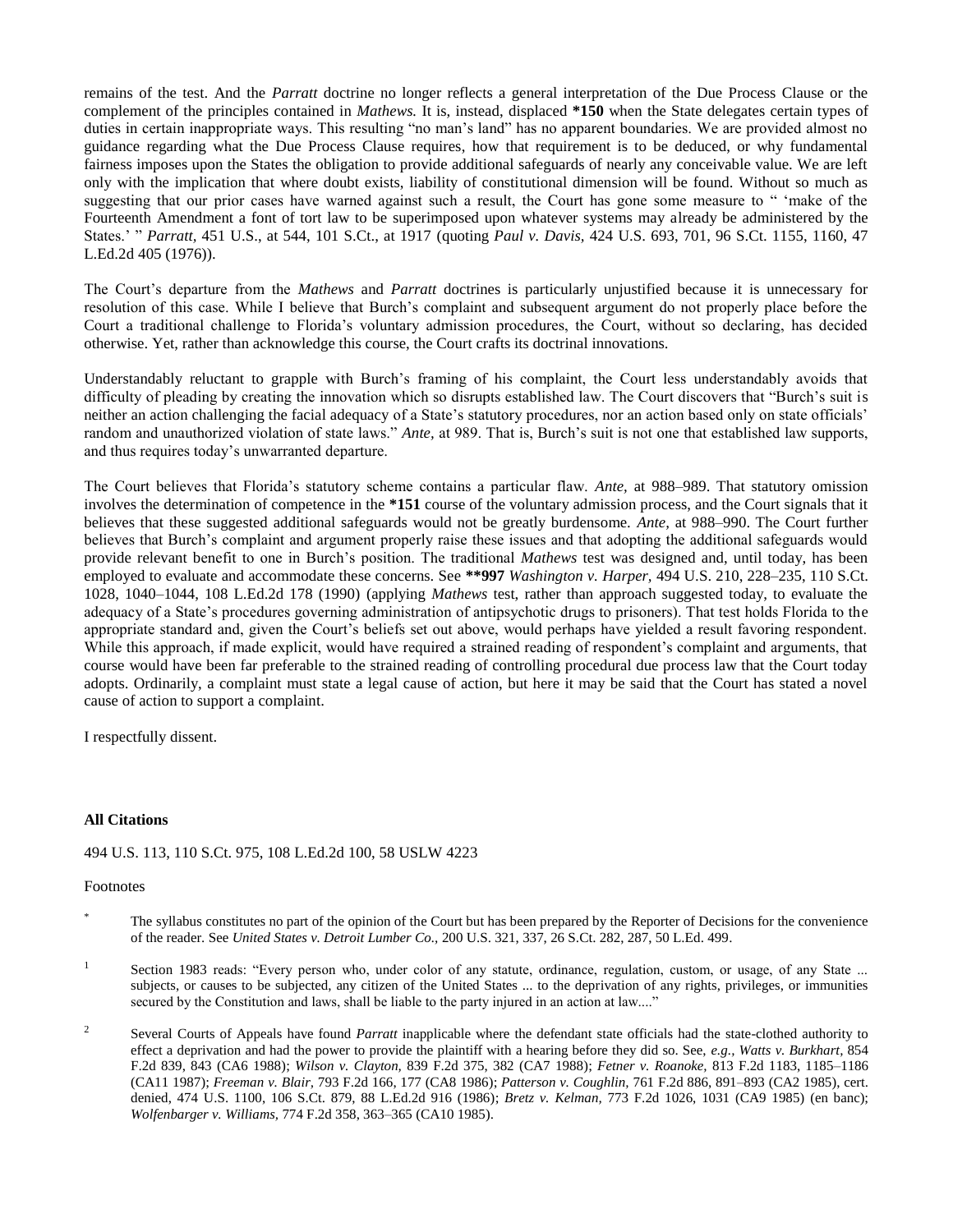Other Courts of Appeals have held that *Parratt* applies even to deprivations effected by the very state officials charged with providing predeprivation process. See, *e.g., Vinson v. Campbell County Fiscal Court,* 820 F.2d 194, 199 (CA6 1987); *Holloway v. Walker,* 784 F.2d 1287, 1292–1293 (CA5 1986); *Yates v. Jamison,* 782 F.2d 1182, 1185 (CA4 1986); *Wadhams v. Procunier,* 772 F.2d 75, 77–78 (CA4 1985); *Toney–El v. Franzen,* 777 F.2d 1224, 1227–1228 (CA7 1985); *Collins v. King,* 743 F.2d 248, 254 (CA5 1984).

In addition, the Courts of Appeals are divided on the question whether *Parratt* applies to deprivations of liberty as well as deprivations of property rights. Compare *McRorie v. Shimoda,* 795 F.2d 780, 786 (CA9 1986), and *Conway v. Mount Kisco,* 758 F.2d 46, 48 (CA2 1985), with *Wilson v. Beebe,* 770 F.2d 578, 584 (CA6 1985) (en banc), *Toney–El v. Franzen,* 777 F.2d, at 1227, and *Thibodeaux v. Bordelon,* 740 F.2d 329, 337–339 (CA5 1984).

<sup>3</sup> See Brief for Respondent 6 ("Burch is not attacking the facial validity of Florida's voluntary admission procedures any more than he is attacking the facial validity of Florida's involuntary admission procedures").

Inasmuch as Burch does not claim that he was deprived of due process by an established state procedure, our decision in *Logan v. Zimmerman Brush Co.,* 455 U.S. 422, 102 S.Ct. 1148, 71 L.Ed.2d 265 (1982), is not controlling. In that case, the plaintiff challenged not a state official's error in implementing state law, but "the 'established state procedure' that destroys his entitlement without according him proper procedural safeguards." *Id.,* at 436, 102 S.Ct., at 1158.

Burch apparently concedes that, if Florida's statutes were strictly complied with, no deprivation of liberty without due process would occur. If only those patients who are competent to consent to admission are allowed to sign themselves in as "voluntary" patients, then they would not be deprived of any liberty interest at all. And if all other patients—those who are incompetent and those who are unwilling to consent to admission—are afforded the protections of Florida's involuntary placement procedures, they would be deprived of their liberty only after due process.

- <sup>4</sup> ACHMS was a named defendant in this case, but did not petition for certiorari.
- <sup>5</sup> Under Fla.Stat. § 394.461(1) (1981), the State Department of Health and Rehabilitative Services may "designate any community facility as a receiving facility for emergency, short-term treatment and evaluation."
- $6$  See §§ 394.457(8) and 394.455(8).
- <sup>7</sup> See § 20.19(6)(b)2 (creating statewide Human Rights Advocacy Committee of eight citizens, charged with "[r]eceiving, investigating, and resolving reports of abuse or deprivation of constitutional and human rights" concerning health care).
- <sup>8</sup> Burch further alleged that petitioners' "respective roles in the 'voluntary' admission process are evidenced by admissions-related documents" attached as exhibits to the complaint. App. to Pet. for Cert. 200. The documents referred to are the request-for-admission and authorization-of-treatment forms described above, and other related forms.
- <sup>9</sup> Exhibit G is the April 4, 1984, letter to Burch from the Human Rights Advocacy Committee. Two specially concurring judges of the Eleventh Circuit expressed the view that this exhibit served as an allegation of a hospital custom and practice of eliciting consent to admission from incompetent patients. 840 F.2d 797, 808 (1988). Since the plurality opinion did not rely on this reading of Burch's complaint, we express no view as to whether the complaint with attached exhibits sufficed to state a custom and practice claim.
- <sup>10</sup> We describe the statutory scheme as it existed in 1980–1981, when Burch was confined at FSH. The statutes have been amended since then in details not relevant for present purposes.
- <sup>11</sup> The Court in *Carey v. Piphus* explained that a deprivation of procedural due process is actionable under § 1983 without regard to whether the same deprivation would have taken place even in the presence of proper procedural safeguards. 435 U.S., at 266, 98 S.Ct., at 1053 (even if the deprivation was in fact justified, so the plaintiffs did not suffer any "other actual injury" caused by the lack of due process, "the fact remains that they were deprived of their right to procedural due process"). It went on to say, however, that in cases where the deprivation would have occurred anyway, and the lack of due process did not itself cause any injury (such as emotional distress), the plaintiff may recover only nominal damages. *Id.,* at 264, 266, 98 S.Ct. at 1052, 1053.
- <sup>12</sup> One concurring judge of the Eleventh Circuit expressed the view that Burch's complaint stated a claim for an unreasonable seizure in violation of Fourth Amendment protections. 840 F.2d, at 807–808. Burch has not pursued this theory, however, and we do not address it.
- <sup>13</sup> Five specially concurring judges of the Eleventh Circuit found Burch's complaint sufficient to state a substantive due process claim. *Id.,* at 803–804. The remainder of the en banc court either did not reach the issue, *id.,* at 807 (Clark, J., concurring), or took the view that Burch did not state such a claim, and that even if he had, the admission and treatment of a mentally ill person apparently willing to be admitted are not the sort of inherently wrongful and arbitrary state action that would constitute a substantive due process violation. *Id.,* at 809 (Anderson, J., concurring specially); *id.,* at 815–817 (dissenting opinion for five judges).
- <sup>14</sup> *Parratt* was decided before this Court ruled, in *Daniels v. Williams,* 474 U.S. 327, 336, 106 S.Ct. 662, 667, 88 L.Ed.2d 662 (1986),